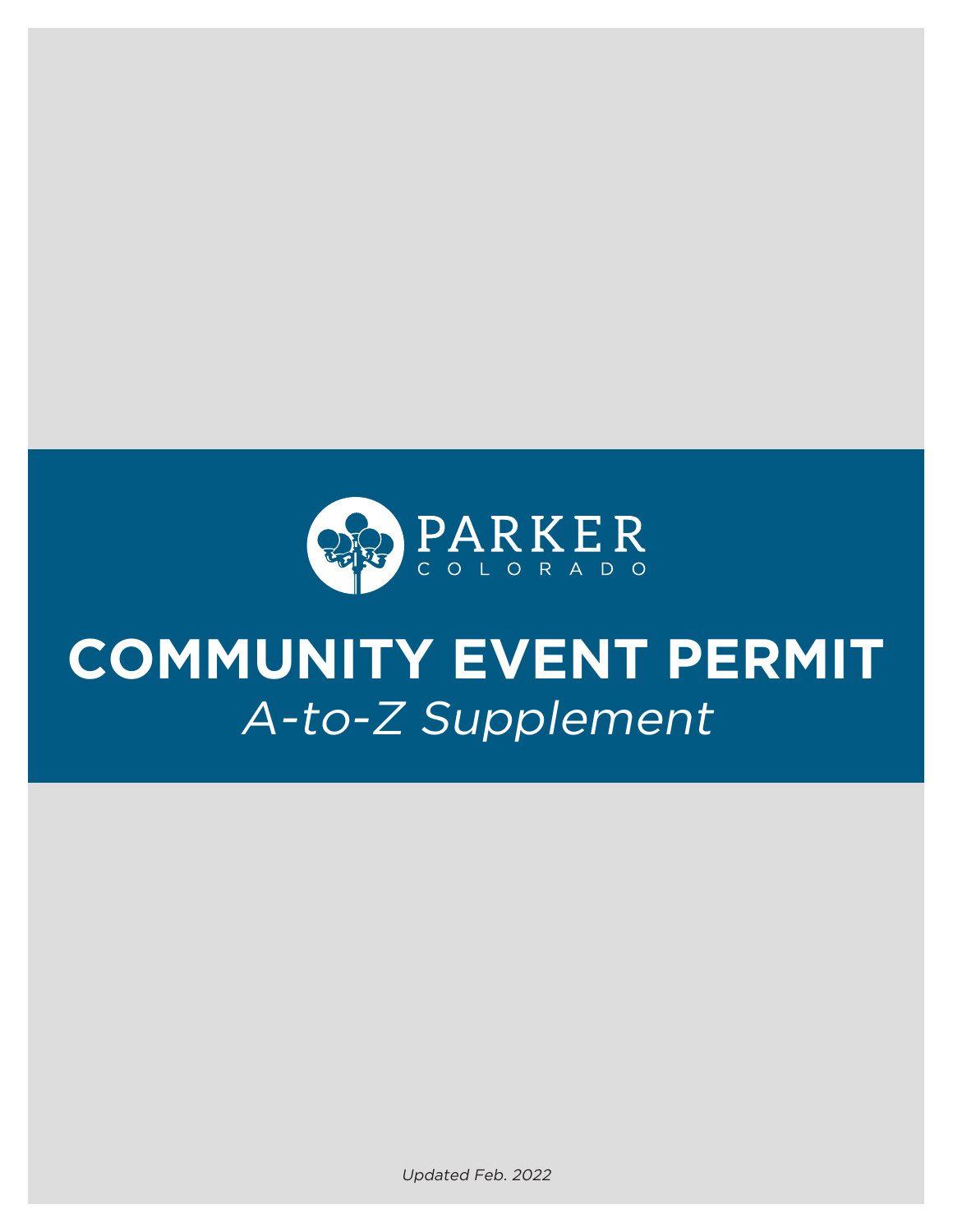This packet is a supplement to the Community Event Guide and is meant to assist in working through the requirements within that guide. Please read and adhere to the [Community Event](http://www.parkeronline.org/CEPermitGuide) Guide in its entirety and utilize this only as a supplemental document to help complete application requirements and deadlines within the Community Event Guide.

# **Accessibility**

Event Organizers are required to comply with the Americans with Disability Act (ADA). All Event venues, structures and activities shall be accessible to persons with disabilities. If a portion of the event cannot be made accessible, an alternate area must be provided with the same activities that are in the inaccessible area. This area must include signage indicating that it is an ADA accessible area. Additionally, consider the following access areas when creating the event: first aid, information center, parking, clear paths of travel (to and from and inside the event), restrooms, seating, signage, drinking fountains, transportation and access to vendors. If all areas are not accessible, directional signage or a map or program must be provided to attendees indicating the location of accessible restrooms, parking, drinking fountains, etc. Compliance with the Americans with Disabilities Act and all amendments to the act shall be the sole responsibility of the Event Organizer. The Event Organizer agrees to defend and hold the Town of Parker harmless from any expense or liability arising from the event or organizer's non-compliance. For more information about the Americans with Disabilities Act and compliance at events, please visit [www.ada.gov.](www.ada.gov)

# <span id="page-1-0"></span>**Advertising/Marketing an Event on Town Property**

Event Organizers must ensure that the Special Event Application request has been "Approved with Conditions" by the Town of Parker before promoting, marketing or advertising the Event and/or Activities. Submittal of the Special Event Application request does NOT reserve, hold or guarantee dates or venues nor does it imply any approval of the event concept or event. The event organizer must complete all application requirements entirely before the Town will issue a Community Event Permit. Event organizers advertising an event or collecting registration fees prior to the issuance of an approved permit do so at their own risk and cost.

# **Alcohol at Events**

It is important to begin applying for an alcohol related permit when beginning the Community Event Permit application process. Please note that some alcohol permits may require a hearing before the Special Licensing Authority. The Special Licensing Authority meets monthly on the third Thursday of the month at 6:30 p.m.

Please contact the Town Clerk's Office at 303.805.3198 to obtain a permit packet and begin the permit process.

Alcohol at events held on Town property is allowed by obtaining one of the three following permits.

**Special Events Permit - for non-profit organizations:** Community events held by certain non-profit groups require a Special Events Permit from the Town of Parker and the State of Colorado to serve/sell alcohol.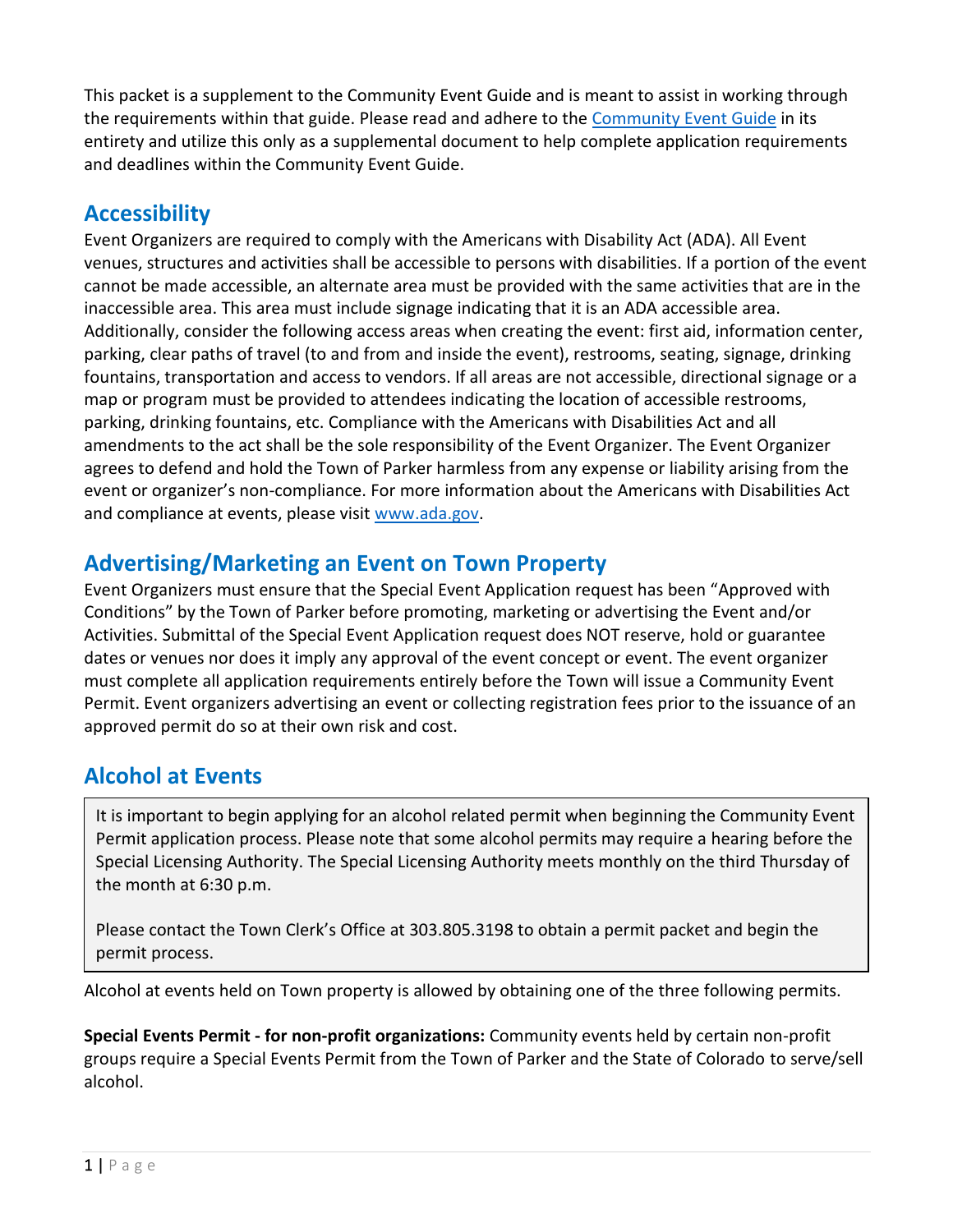The following are required thirty (30) days in advance of the event to the Town Clerk's Office:

- A completed permit application.
- \$100 application fee, payable to the Town of Parker.
- Site map of the area to be licensed (not larger than  $8\frac{1}{2}$  x 11" showing bars, walls, partitions, ingress, egress and dimensions). If the event is to be held outside, please submit evidence of how the premises will be controlled, i.e., fencing, barriers, etc.
- A completed questionnaire regarding the event as it relates to alcohol.
- A License Agreement if held on Town-owned property, or authorization from the property owner if on private property.
- A copy of the Certificate of Good Standing from the Secretary of State for the non-profit.
- If not incorporated, a non-profit charter; or if a political candidate, attach copies of reports and statements that were filed with the Secretary of State.

A hearing before the Special Licensing Authority will be required. The premises to be permitted must be posted with a hearing notice at least ten (10) days prior to the hearing before the Special Licensing Authority (44-5-106 C.R.S.). Public Notice signs are produced by the Town Clerk's Office.

This permit is required in addition to the Community Event Permit if held on Town property. Please contact the Town Clerk's Office if you are considering applying for this permit type at 303.805.3198.

#### **Alcohol Festival Permit – for the following liquor license holder types: Manufacturers, Limited Wineries, Wholesalers, Beer and Wine Licensees, Hotel and Restaurant, Taverns, Brew Pubs, Vintner's Restaurants and Distillery Pubs.** The licensee that holds the festival must file the application for the permit.

The following are required to obtain an Alcohol Festival Permit:

- Completed State and Town permit application forms.
- Diagram/Site Map proposed premises showing how the premises will be controlled, i.e., fencing, barriers, etc.
- Copy of a premises control plan outlining how the premises will be controlled to ensure compliance with liquor code provisions, including restricting sales to minors and intoxicated persons and ensuring that the festival participants cannot leave the premises with open containers of alcohol beverages.
- A License Agreement if held on Town-owned property, or authorization from the property owner if on private property.
- Payment of \$300 from the festival host payable to the Town of Parker, which allows for nine (9) festivals in a 12-month period. Payment of \$25 to the Department of Revenue.

This permit is required in addition to the Community Event Permit if held on Town property. Please contact the Town Clerk's Office if you are considering applying for this permit type at 303.805.3198.

#### **Communal Outdoor Dining Area Permit – for the following liquor license holder types: Manufacturers, Limited Wineries, Wholesalers, Beer and Wine Licensees, Hotel and Restaurant, Taverns, Brew Pubs, Vintner's Restaurants and Distillery Pubs.**

"Communal outdoor dining areas" are outdoor areas used for food and alcohol beverage service by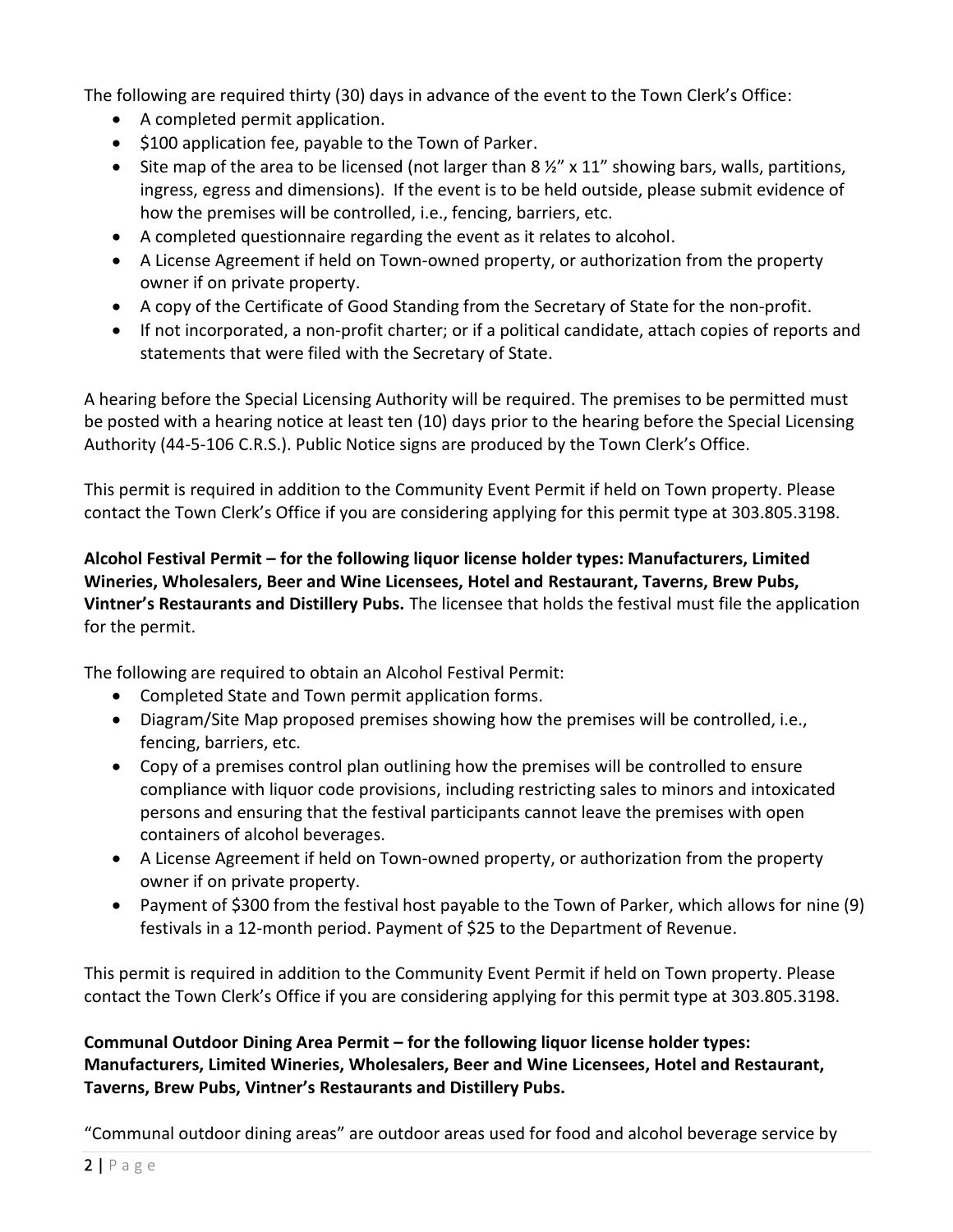two or more liquor licensees. The only types of licensees that are eligible to obtain communal outdoor dining areas permit are: beer and wine, beer wholesaler that operates a sales room, brew pub, distillery pub, fermented malt beverage retailer licensed for on-premises consumption, hotel and restaurant, limited winery, lodging and entertainment, manufacturer that operates a sales room, optional premises, tavern and vintner's restaurant. Additionally, to hold a communal outdoor dining area permit, two of the above licensees must apply for a permit from the state and local licensing authorities. All licensees who plan to use the communal outdoor dining area must also: (1) apply to attach their license to that outdoor area, and (2) apply to modify their licensed premises to include that area. To approve the communal outdoor dining area, the state and local licensing authority must find that the area is within 1,000 feet of the permanent licensed premises of each of the licensees. This measurement is made by using a route of direct pedestrian access from the nearest property line of the land used for the communal outdoor dining area to the nearest portion of the building where the permanent licensed premises is located.

The following is required to obtain a Communal Outdoor Dining Area Permit:

- Apply to attach the liquor licenses to that outdoor area.
- Apply to modify the licensed premises to that outdoor area.
- A License Agreement if held on Town-owned property or authorization from the property owner if held on private property.
- \$50 per licensee payable to the Town of Parker and \$300 to the State of Colorado -\$150 to turn on the modification and \$150 to turn off the modification.

This permit is required in addition to the Community Event Permit if held on Town property. Please contact the Town Clerk's Office if you are considering applying for this permit type at 303.805.3198.

# **Amplification and Sound**

Amplified sound may be allowed between the hours of 7 a.m. and 10 p.m. according to the noise regulations found in Chapter 6.03 of the Parker Municipal Code. A summons and complaint may be issued for any noise regulation violation, and your event may also be terminated. A copy of these regulations may be viewed [online.](https://www.municode.com/library/co/parker/codes/municipal_code?nodeId=TIT6HESA_CH6.03NORE)

Provide a document detailing the amplification and sound components of your event to include details such as the type of equipment proposed (DJ, live band, pre-recorded music, microphones, etc.), location and start and end of said timeline as follows:

- Three months (90 days) prior to the start of the event submit a draft document.
- Two months (60 days) prior to the start of the event submit a finalized document.

For more information contact the Police Department at 303.805.6532 or 303.805.6512.

# **Amusement Rides**

<span id="page-3-0"></span>Apply for a Miscellaneous Fire permit with sub-type being Special Amusement Building through the Building Division within two months (60 days) prior to the event date.

• Notate on the site plan indicating the location of each ride and power distribution to them.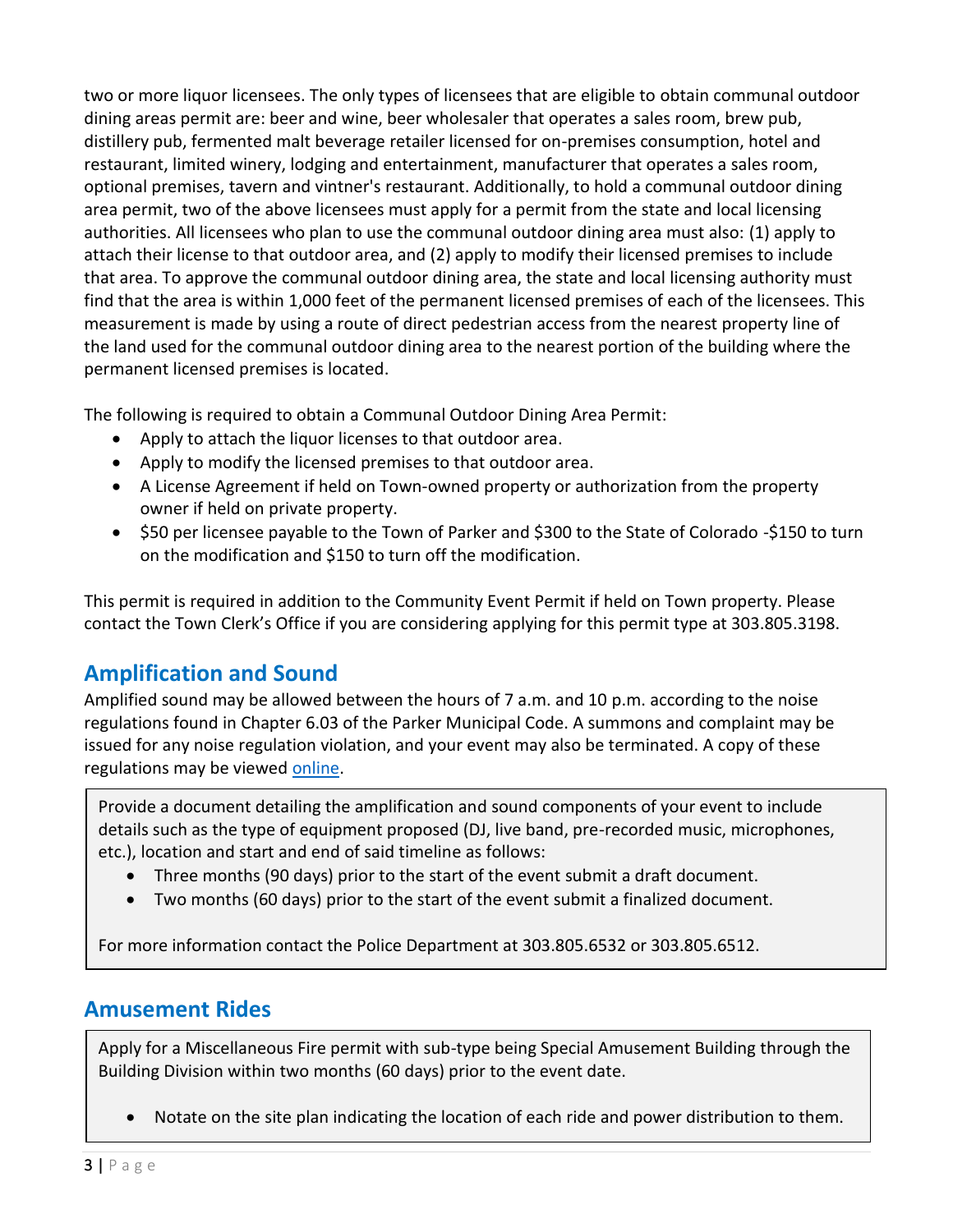This should include separation between rides, power requirements, routing of cords/cables and size and type of the power supply.

- Each amusement ride must be registered with the State of Colorado and have a current Amusement Ride or Device Certificate of Inspection.
- Provide a copy of the Certificate of Inspection approved by the State of Colorado Division of Oil and Public Safety (OPS) for each ride or device to be used at the event.
- Only the rides and devices with a current Certificate of Inspection provided in advance of the event will be permitted to set up and operate within the Town of Parker.

For more information on amusement rides contact the Building/Fire Division at 303.841.1970.

The items noted above are general. Please be aware that additional documentation may be required for your specific community event.

# **Business License**

See section: [Sales Tax/Business and Tax License.](#page-18-0)

# **Charitable Organization Discount**

Established 501(c) (3) charitable not-for-profit organizations in good standing with the Colorado Secretary of State are eligible for up to a 25% discount on the nonrefundable permit fees. In order to obtain the discount a cory of the current tax-exempt certificate must be provided.

Additionally, established 501(c) (3) charitable not-for-profit organizations that are located within the Town of Parker and that are in good standing with the Colorado Secretary of State are eligible for up to a 50% discount on the nonrefundable permit fees. A copy of the current tax-exempt certificate must be provided.

"Charitable organization" as defined by 26 U.S. Code § 501(c)(3), means "corporations, and any community chest, fund, or foundation, organized and operated exclusively for religious, charitable, scientific, testing for public safety, literary, or educational purposes, or to foster national or international amateur sports competition (but only if no part of its activities involve the provision of athletic facilities or equipment), or for the prevention of cruelty to children or animals, nor part of the net earnings of which injuries to the benefit of any private shareholder or individual, no substantial part of the activities or which is carrying on propaganda, or otherwise attempting, to influence legislation (except as otherwise provided in subsection (h)), and which does not participate in, or intervene in (including publishing or distributing or statements), any political campaign on behalf of (or in opposition to) any candidate for public office."

# **Crowd Management Plan**

A Crowd Management plan is required for all events exceeding 1,000 people by South Metro Fire Rescue Authority (SMFRA).

- Contact SMFRA two months (60 days) prior to the event at 720.989.2000.
- Approval by SMFRA is required a minimum of thirty (30) days prior to the event.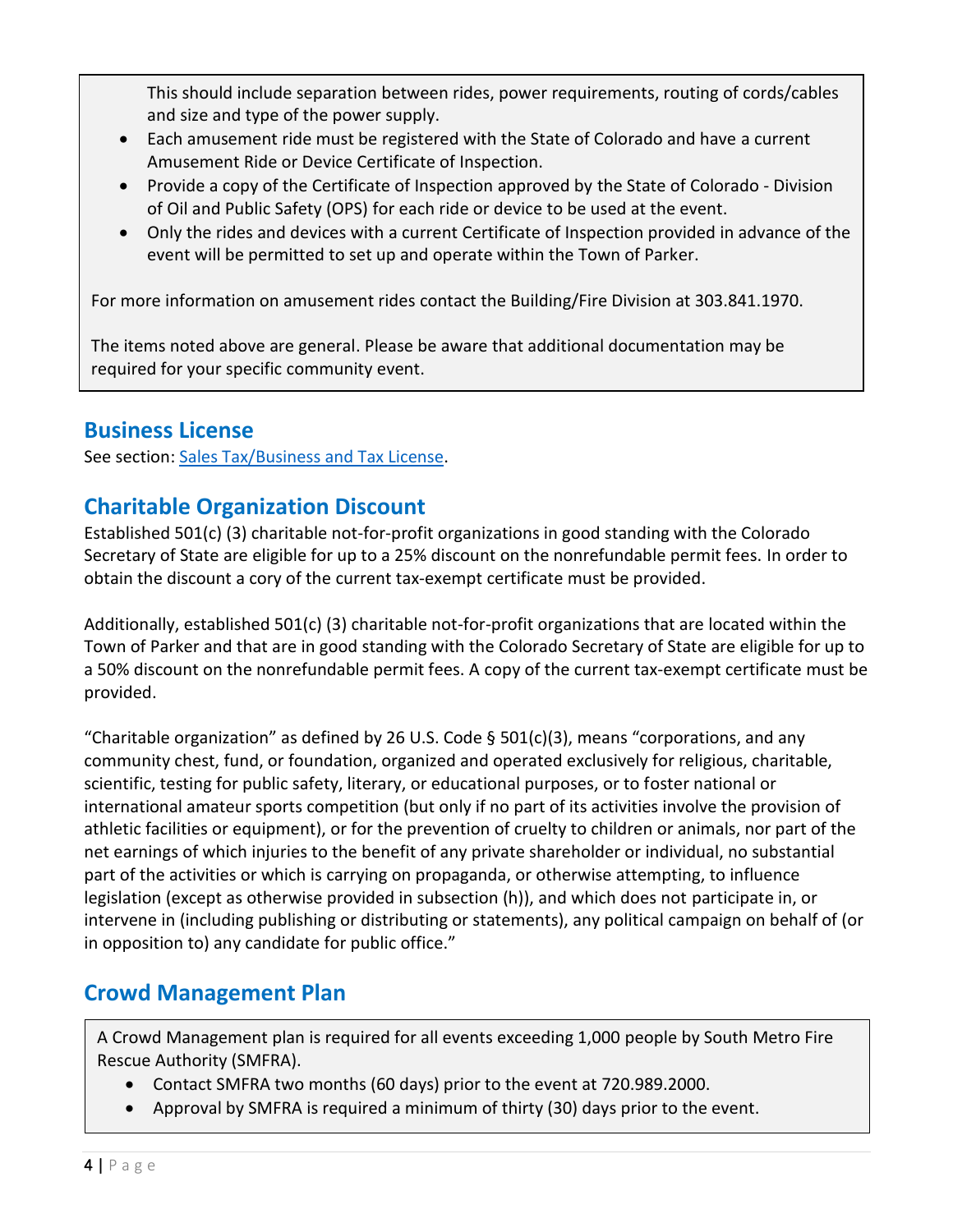# **Community Event Application**

To submit the online Community Event Permit Application, you will need to create an account in the [Town's eTRAKiT system](https://lms.parkeronline.org/eTRAKiT3/). The information must provide enough details to fully explain your proposed activity or event. Each request for a Community Event Permit is reviewed on a case-by-case basis. The application must be filled out completely, and contain all supporting documentation attached to the application. Incomplete applications will not be processed and will result in a delay of the application review process.

To accompany your initial permit request, please provide the following if applicable:

- A brief written description of your event.
- Event location (including public property, buildings and streets that are part of or adjacent to the event).
- The starting and ending time of the event including set-up and take-down time
- Overall site map of event to include all activities.
- Map of all roadway and parking lot closure requests with purpose for requesting road closure (IE: parade route, booths and activities on street, patron walkway/safety, etc.).
- Road closure logistics plan (barricades, staffing and emergency response plans).
- Map of event route, registration and start/finish points.
- Stage and sound equipment.
- Alcohol details (what, where, when, who is serving, site map).
- Food vendor/mobile food truck details.
- Booth/vendor and exhibitor details.
- Transportation plan and/or route details.
- Amplified sound details.
- Tents (size and location).
- Event marketing plan and timeline, banner and/or signage size and placement.
- Generator, light tower and other electricity particulars and locations.
- Parker Police Department plan/staffing request.
- South Metro Fire Rescue crowd management, emergency response, contingency and medical plans.
- Proposed production schedule.
- Liability Insurance certificate.
- Workers' Compensation Insurance certificate (or waiver).

# **Deposit**

Event Organizers may be required to submit a performance deposit to reserve a venue; cover the cost of any cleanup/damage; cover the cost of any Municipal Service Fees and/or guarantee the event performs within the permit specifications. Refunded deposits may be issued following the Event after all required fees are paid in full and any after-action review is complete, if required.

# **Electrical**

<span id="page-5-0"></span>Inspections are required for all electrical components will occur during the walkthrough for required permits prior to the event start.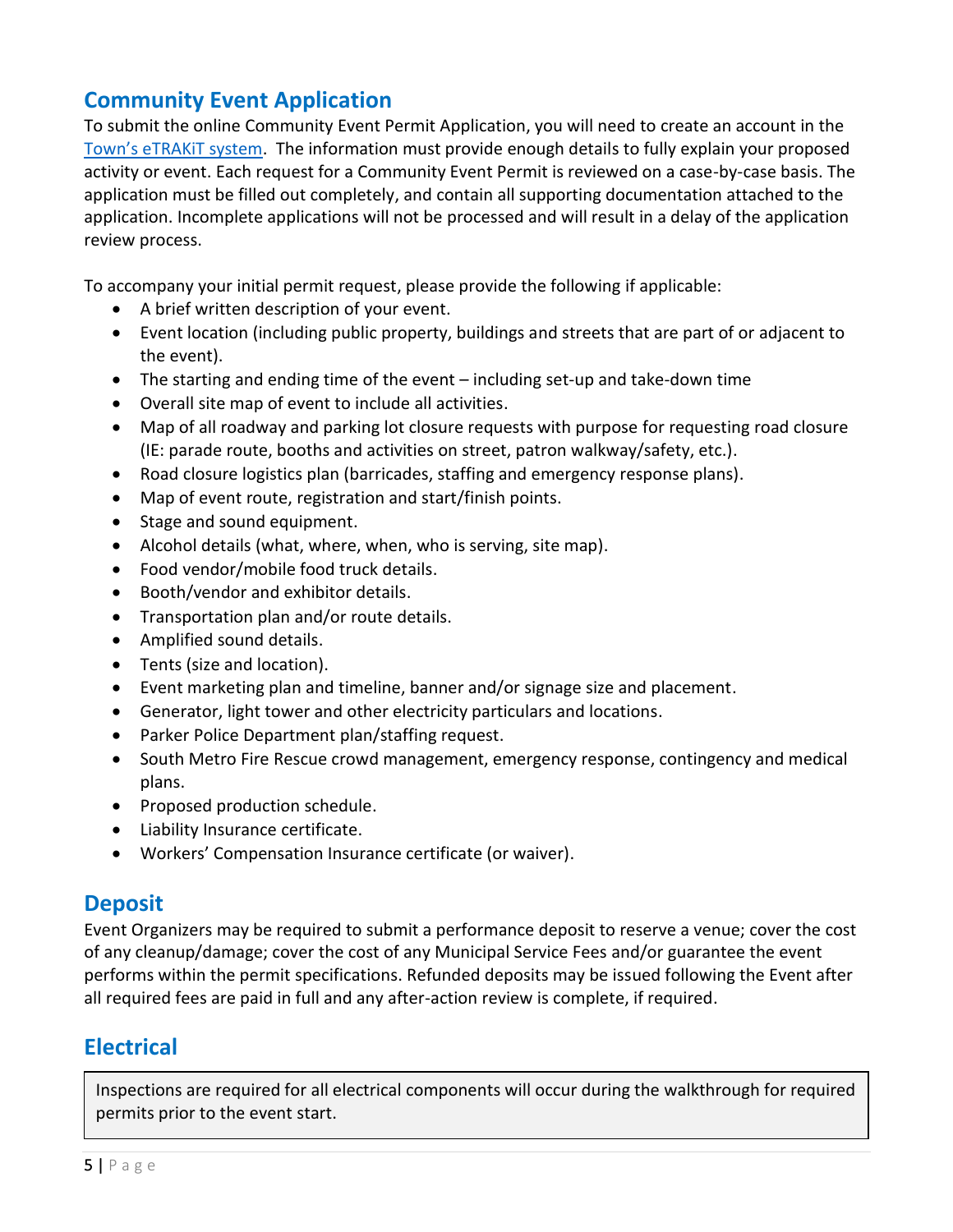- All cords must be free of defects (no missing ground plugs), plugged directly into an approved receptacle/power tap or an approved multi-plug extension box or cord, shall serve only one portable appliance.
- Extension cords shall be sized according to the circuits and devise type that the cord is to draw power from and provide power to.
- Extension cords shall not be chained together.
- Extension cord use shall be in accordance with the most current adopted codes.
- Please see section [Amusement Rides](#page-3-0) and [Generators](#page-9-0) for additional information.
- Extension cords placed in paths of travel will be required to be bridged to eliminate trip hazards and to protect the cord an electrical short.

For more information on electrical components, contact the Building Division at 303.841.1970.

The items noted above are general. Please be aware that additional documentation may be required for your specific community event.

In addition to the above, the following is required:

• Notify the Parks, Forestry and Open Space Division a minimum of thirty (30) days in advance of the event regarding any electrical needs at 303.805.3244.

# **Emergency Access**

The following documentation is required to be noted on the site plan at least two months (60 days) prior to the event date.

Please note the following:

- Accommodations for emergency response must always be provided on streets, alleys and parks. Additionally emergency access must always be maintained during the event.
- In some cases, event marshals may be required to maintain internal radio contact to facilitate any immediate access to event areas.
- Barricades and similar devices must always be staffed and must be movable to accommodate emergency access for police, fire, emergency medical services and any Town personnel responding to any emergency situations.
- The applicant will be limited to barricades that are easily moveable for emergency response.
- All businesses/occupied buildings, fire hydrants and fire department connections cannot be obstructed.
- Fire lane signage will be required where the event can encroach into any emergency access. Fire Lane access shall be a minimum of 20 feet wide (wider in any area where 90-degree turns occur).

For more information on emergency, contact the Building Division at 303.841.1970.

The items noted above are general. Please be aware that additional documentation may be required for your specific community event.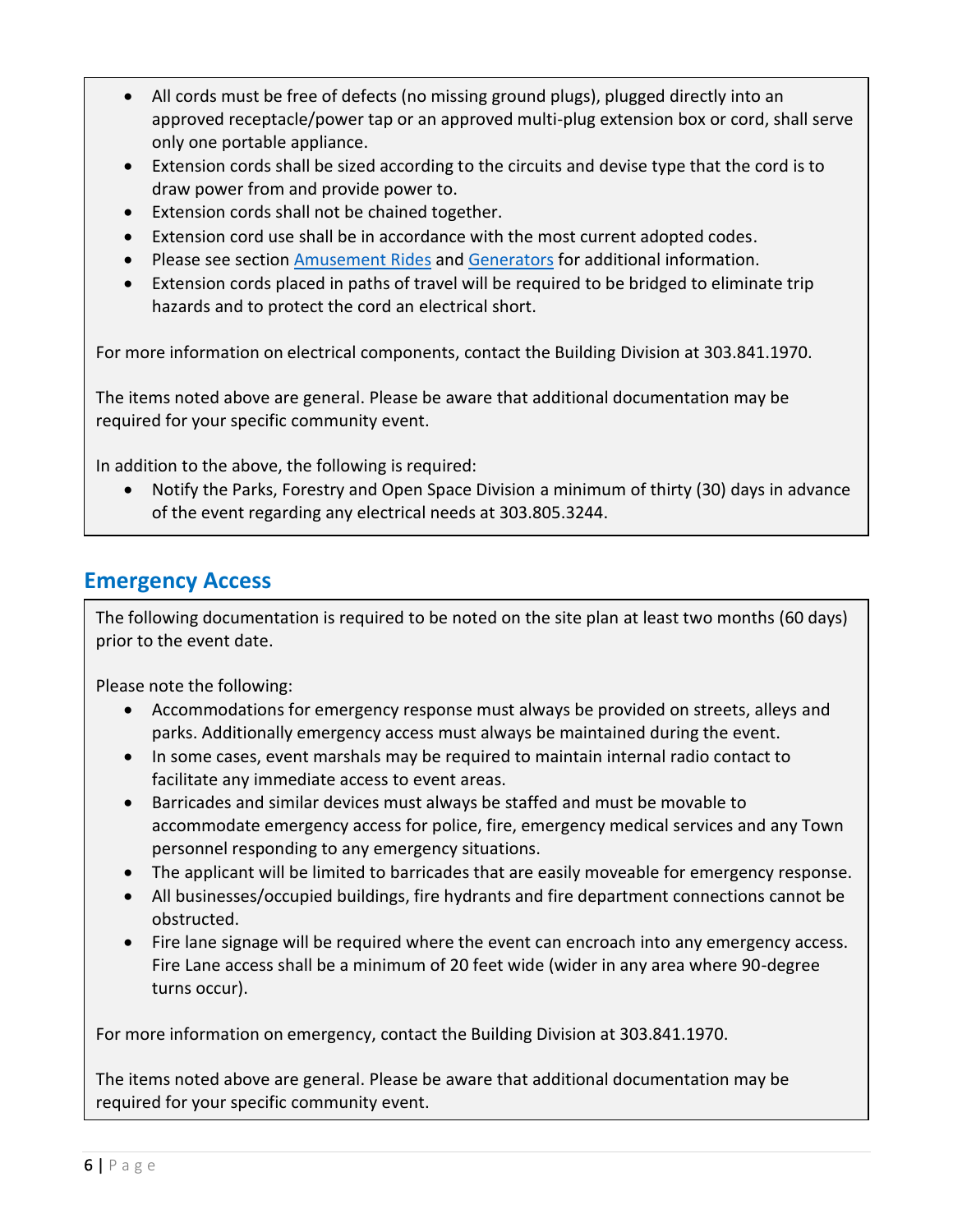# **Emergency Action Plan**

See section: Safety - [Parker Police Department.](#page-17-0)

# **Event Planning**

Please ensure the full event application is "Approved with Conditions" before promoting, marketing and/or advertising the event. Also, the Town must receive copies of all marketing materials promoting events that are funded or sponsored by the Town for approval of the Town logo use.

Acceptance of the application is not a guarantee of the date or location, and is not an automatic approval of the Community Event Permit.

When planning a moving route rather than a fixed venue such as a parade, consider the following: the impedance of emergency vehicles, conflict with normal public transportation and interference with people trying to reach their normal destinations at businesses, churches and public facilities. The applicant is responsible for complying with all Town, County, State and Federal disability access requirements applicable to the event.

### **Fees**

Fees vary based on event, location, staffing and services. Once the Event Application is approved and permitted, the Event Organizer will be held legally responsible and financially liable to the Town of Parker for all fees and costs associated with the overall organization, management and implementation of the event and related activities. Please refer to the Town of Parker Community Event Permit Guide for more details.

# **Fencing**

A "fenced area" refers to any event or area within the event that is closed off by temporary fencing, such as beer gardens, concert venue areas, inflatable/children play areas, etc. Clearly identify all dimensions and access/exit points on the site plan (submitted at initial application).

- The Building/Fire Division will set the occupancy load if expected attendance is expected to be over 50.
- The number of exits shall include the main entrance. When multiple exits are required, correct separation must meet the current Town of Parker adopted codes.
	- $\circ$  One exit shall be provided when the site accommodates 49 or fewer persons.
	- o Two exits shall be provided when the site accommodates 50-500 or fewer persons.
	- $\circ$  Three exits shall be provided when the site accommodates 501-1,000 persons.
	- $\circ$  Four exits shall be provided when the site accommodates more than 1,000 persons.
- Exits shall be equally spaced along the perimeter of the fence. When multiple exits are required, correct separation must meet the current Town of Parker adopted codes.
- Each exit shall have a marshal assigned to it. The event promoter shall provide a gate assignment roster upon request. Please see section [Medical/Emergency Response Plan](#page-15-0) for additional information.
- Each emergency exit sign shall have a white background with contrasting green/red letters.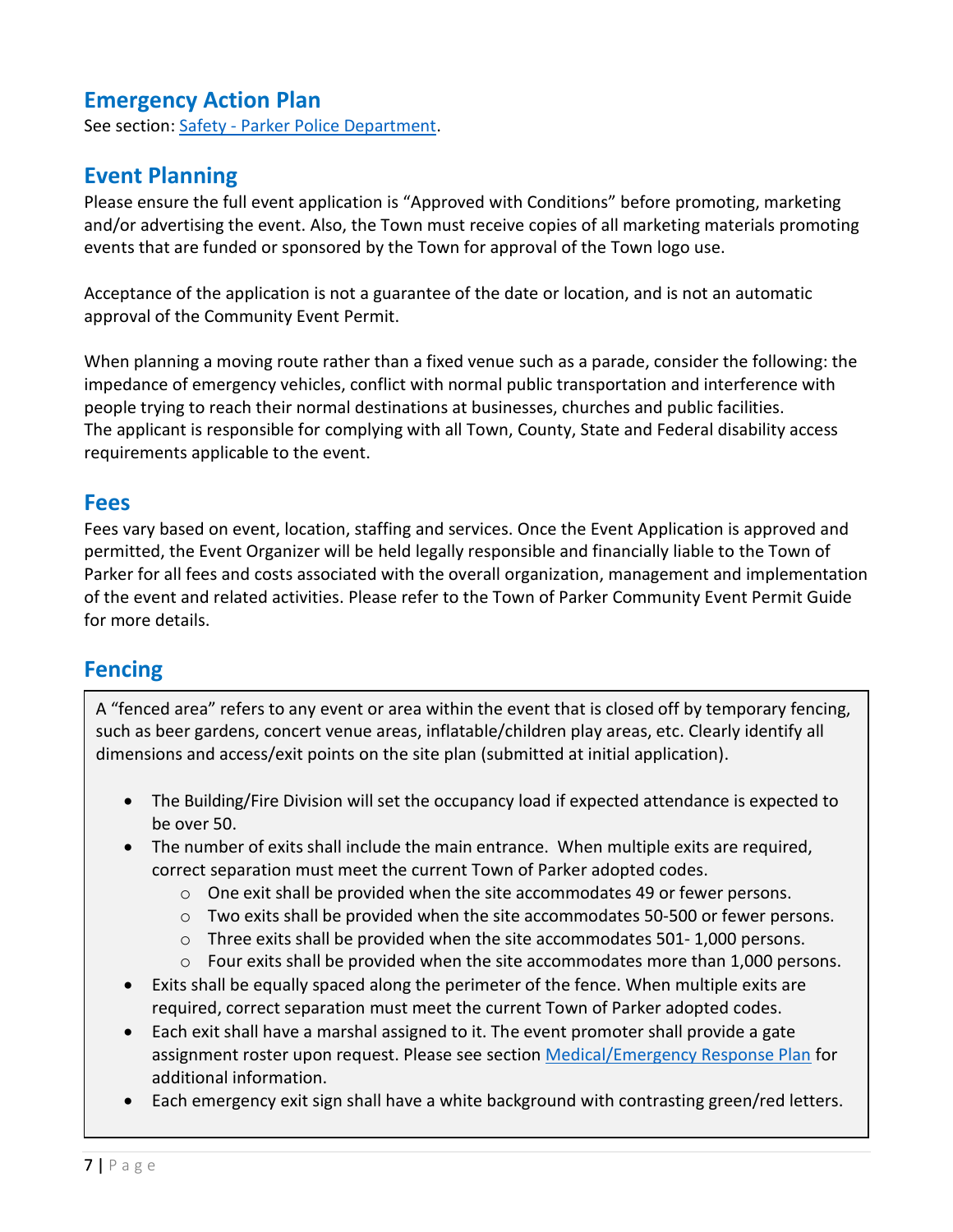Exit signs shall measure 18 x 24 inches. Sign lettering shall measure 12 inches in height and signs shall be placed at the top center of the exit panel. Events occurring into or during evening/night hours shall require illuminated and be elevated above the exits.

For more information on fencing, contact the Building Division at 303.841.1970.

The items noted above are general. Please be aware that additional documentation may be required for your specific community event.

In addition to the above, the following is required:

• Notify the Parks, Forestry and Open Space Division a minimum thirty (30) days in advance of the event regarding any fencing that may impact Town facility grounds (i.e., turf and/or open space) at 303.805.3244.

# **Food and Beverage Requirements**

Events that plan to serve/sell food and/or beverages to the public must seek approval from the health department. Any applications, plan reviews, licenses, fees or other information must be submitted to them. For more information call 303.660.7401 or visit<www.douglas.co.us/health-department/>

# **Food Vendors/Mobile Food Vendors (MFV)**

The event organizer and all vendors providing food to the public (samplers, prepared food, MFV, etc.), must be approved by the health department.

Mobile food vendors must be inspected (or preapproved for mobile business license) two months (60 days) prior to the event date.

- Notate on the site plan the location of all food vendors/mobile/canopy.
- Provide a list of vendors, including names, contact information and their type of cooking operation.
- Portable fire extinguishers are required with "K" Class fire extinguishers at all cooking operational areas. Please see section [Heaters/Propane Tanks](#page-9-1) for additional information.
- Food vendors utilizing cooking equipment that create grease-laden vapors and do not utilize a food truck, cook trailer or food cart shall adhere to the following:
	- $\circ$  Cooking operations are not allowed to be located within 20 feet of a non-cook operation event and cannot be located underneath a tent, canopy or awning.
- Cooking operations must be located a minimum 5 feet away from all canopies. Efforts to separate the cooking operations from the public are required (i.e., a condiment table) to protect the public from these operations.
- All cooking operations must be approved by a Town approved health department
- If you would like to apply for a Temporary Mobile Business Permit, please contact the Planning Division at 303.841.2332.
- A Town of Parker Business License is required. If you do not have a business license the application is available [online.](https://www.parkeronline.org/DocumentCenter/View/49/Parker-Business-License?bidId=) For more information, contact the Sales Tax Division at 303.805.3228.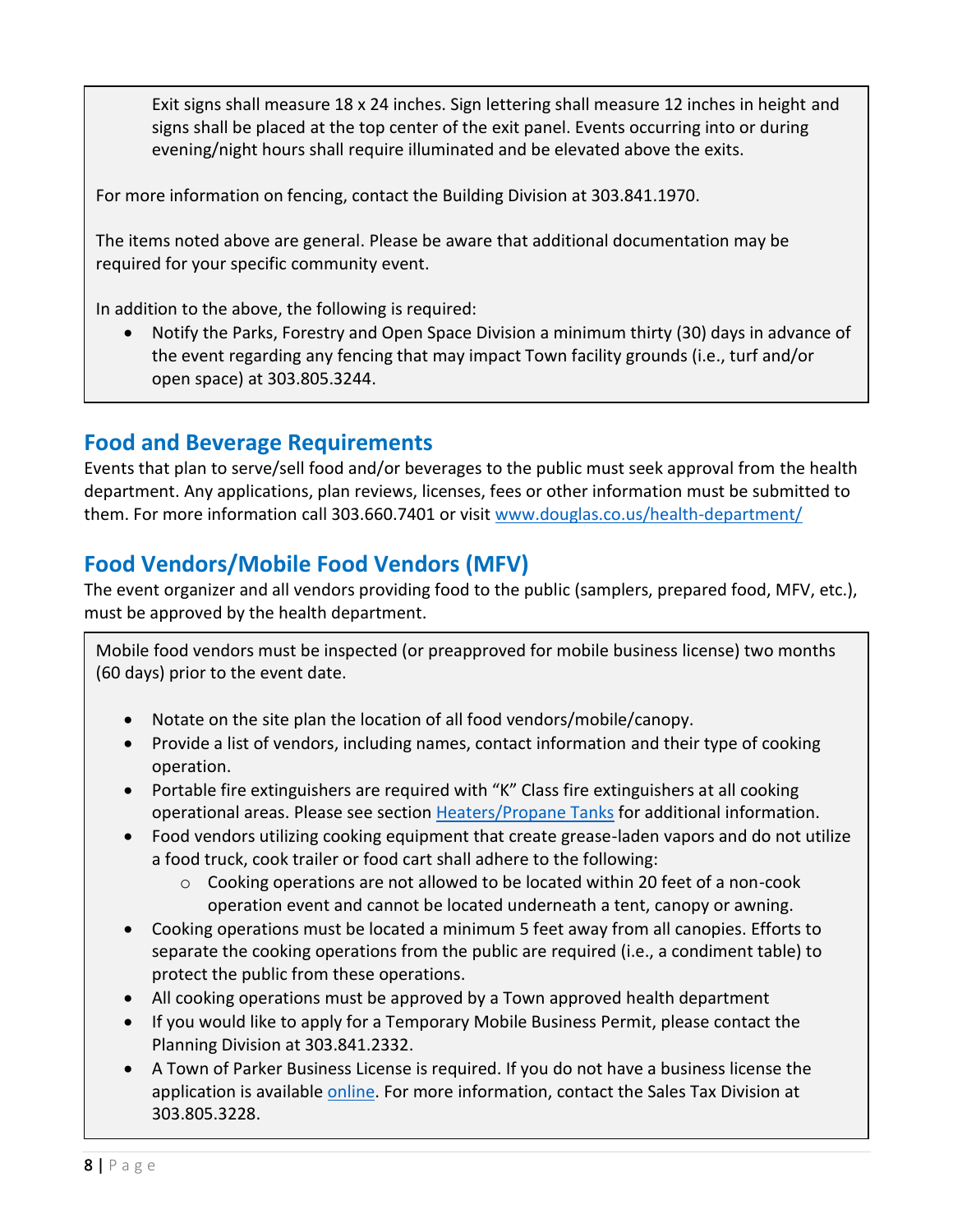For more information on all cooking operations, contact the Building/Fire Division at 303.841.1970.

The items noted above are general. Please be aware that additional documentation may be required for your specific community event.

In addition to the above, the following is required:

• Notify the Parks, Forestry and Open Space Division a minimum thirty (30) days in advance of the event regarding any food vendor that may impact Town facility grounds (i.e., sidewalk, turf and/or open space) at 303.805.3244.

Review section [Generators](#page-9-0) for information and requirements.

### **Generators**

<span id="page-9-0"></span>Apply for a "Special Hazard" permit with sub-type being Emergency and Standby Power Systems through the Building Division within two months (60 days) prior to the event date.

- Notate on the site plan indicating location of each generator, light tower and other equipment used. Clearly identify approved isolation method (i.e., protective fencing).
- Complete the generator information form.
- The use of generators and light towers mounted on trailers shall be in accordance with the most current adopted codes in the Town of Parker.
- Upload Manufacture installation and use guide documents to the online portal identifying the grounding requirements for compliance to the electrical code.
- Maintain 20 feet clearance to all other motor vehicles and 10 feet to combustible materials.
- Portable fire extinguishers are required at each generator and light tower with a minimum size of 2-A:20-B:C and include a current inspection tag. Extinguishers should be readily available or placed within the fenced area.

See section **Electrical** for additional information.

For more information on generators, contact the Building Division at 303.841.1970.

The items noted above are general. Please be aware that additional documentation may be required for your specific community event.

In addition to the above, the following is required:

• Notify the Parks, Forestry and Open Space Division a minimum thirty (30) days in advance of the event regarding any generator that may impact Town facility grounds (i.e., sidewalk, shrub bed, turf and/or open space) at 303.805.3244.

# **Heaters/Propane Tanks**

<span id="page-9-1"></span>Heaters and propane tanks may require a separate permit through Building Division within two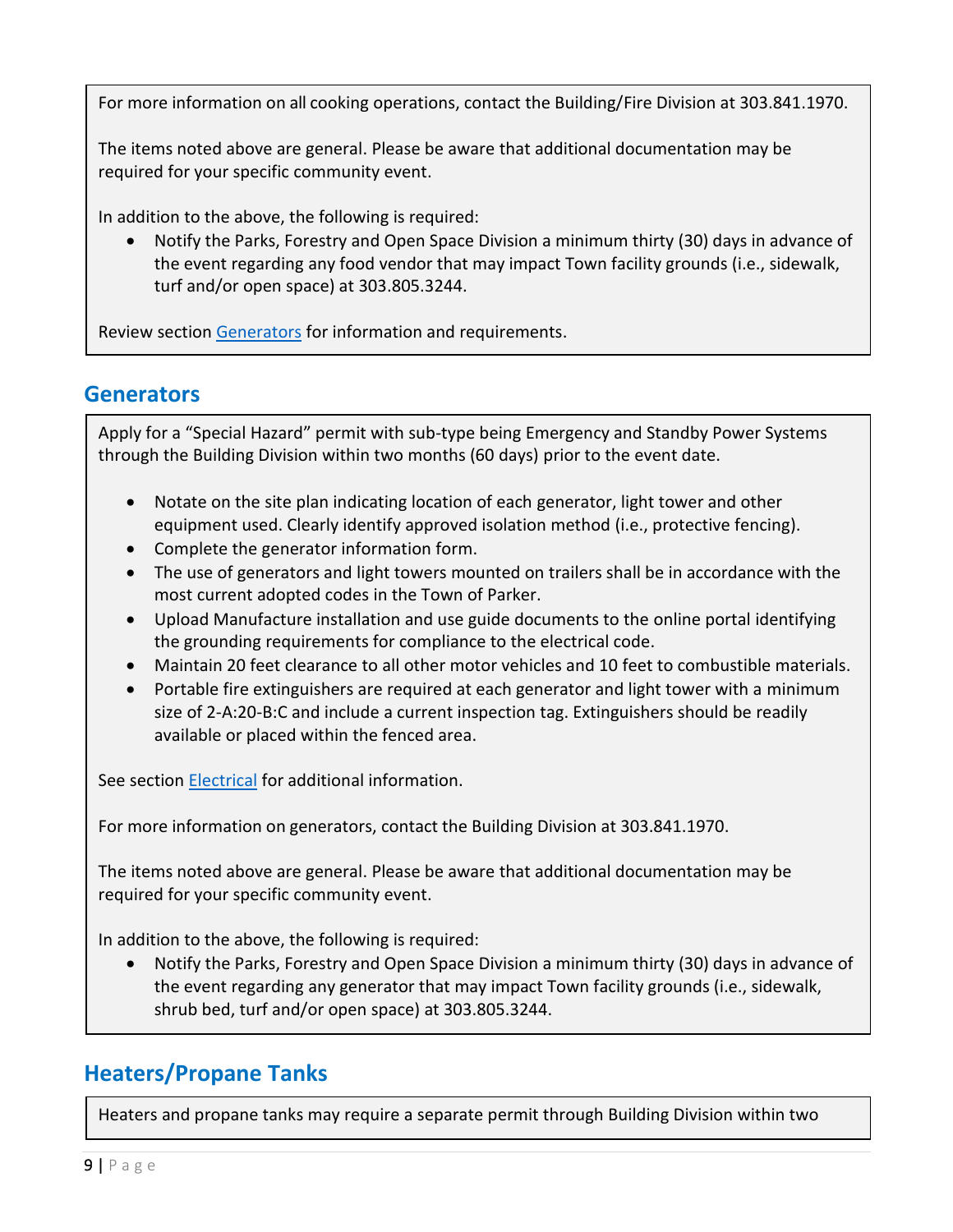months (60 days) prior to the event date.

#### **Heaters:**

All use of propane heaters must be pre-approved and used in outdoor areas only. Contact the Building Division at 303.841.1970.

#### **Propane Tanks:**

All use of large storage propane areas must be pre-approved. Contact the Building Division at 303.841.1970.

- Propane tanks must meet the current adopted codes and adhere to the required separations depending on size of the LP-gas container.
- Propane tanks less than 30 pounds are allowed by individual vendors however multiple less than 30-pound tanks must be firmly secured and the number of tanks that will be in the event should be noted in your application.
- 40-pound propane tanks are allowed provided that the applicant has received permission to use this tank size by the Building Division through special permitting.

For more information on heaters or propane, contact the Building Division at 303.841.1970. The items noted above are general. Please be aware that additional documentation may be required for your specific community event.

In addition to the above, the following is required:

• Notify the Parks, Forestry and Open Space Division a minimum thirty (30) days in advance of the event regarding any heater that may impact Town facility grounds (i.e., sidewalk, shrub bed, turf and/or open space) at 303.805.3244.

### <span id="page-10-0"></span>**Insurance**

Applications for a Community Event Permit will be reviewed on a case-by-case basis by the Town's Risk Manager to determine the insurance required. This requirement may be waived by the Town Administrator depending on the event.

Provide copies of (by uploading to the online portal) current insurance policies as listed below for Risk Management Division approval within three months (90 days) prior to the event date.

- Commercial General Liability Insurance covering the applicant and Town of Parker, listing the Town of Parker as addition insured.
- Workers' Compensation Insurance to cover obligations imposed by applicable laws for any employee engaged in the performance of the work under the community event. For those entities without employees, a waiver can be submitted.
- Additional insurance may be required as determined by a case-by-case review

License Agreements require additional insurance.

For any insurance questions, please contact the Town of Parker Risk Manager at 303.805.3119.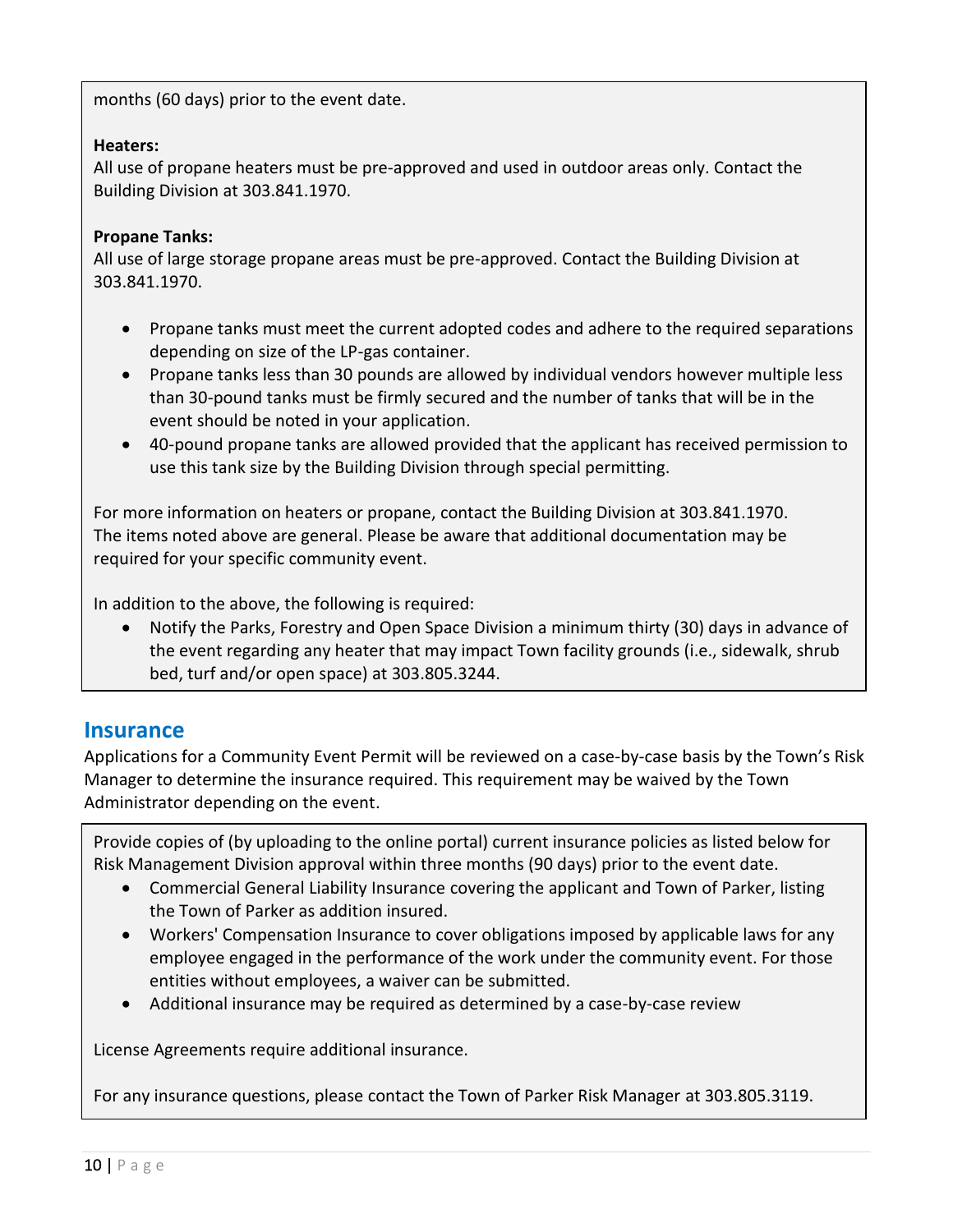Detailed information of each type of insurance required for your permit are provided below.

**Workers' Compensation Insurance** to cover obligations imposed by applicable laws for any employee engaged in the performance of the work under this Community Event Permit and Employers' Liability Insurance with minimum limits of \$500,000 each accident, \$500,000 disease-policy limit and \$500,000 disease-each employee. Evidence of qualified self- insured status may be substituted for the workers' compensation requirements of this Paragraph.

**Commercial General Liability Insurance** to be written with a limit of liability of not less than \$1,000,000 for all damages arising out of bodily injury, personal injury (including coverage for employee and contractual acts), including death, at any time resulting therefrom, arising out of any one occurrence, and not less than \$2,000,000 general aggregate for all damages arising out of bodily injury, including death, at any time resulting therefrom, during the policy period. This policy shall also include coverage for blanket contractual and independent contractor risks.

The limits of Commercial General Liability Insurance for broad-form property damage (including products and completed operations) shall be not less than \$1,000,000 for all damages arising out of injury to or destruction of property in any one occurrence, and not less than \$2,000,000 for all damages arising out of injury to or destruction of property, including the Town's property, during the policy period. The policy shall contain a severability of interests' provision.

**Liquor Liability Insurance** to be written with a limit of liability of not less than One Million Dollars (\$1,000,000 Common Cause Limit) and not less than \$1,000,000 Aggregate for all damages arising out of injury including bodily injury and property damage, including damages for care, loss of services or loss of support as a result of the selling, serving or furnishing of any alcoholic beverages.

The Commercial General Liability Insurance policy required above shall be endorsed to include the Town, its officers, employees and consultants as additional insureds. Every policy required above shall be primary insurance, with the exception of Workers' Compensation, and any insurance carried by the Town, its officers, its employees or its consultants shall be excess and not contributory insurance to that provided by the Applicant. No additional insured endorsement to the required Commercial General Liability Insurance policy above shall contain any exclusion for bodily injury or property damage arising from completed operations. The Applicant shall be solely responsible for any deductible losses under any policy required above.

Neither Applicant nor its agents, successors, assigns, lessees and licensees shall occupy the Licensed Property, until it has obtained all insurance required under this section and shall have filed a certificate of insurance or a certified copy of the insurance policy with the Town. The certificate of insurance must be on file with the Town thirty (30) days prior to the event. Each insurance policy shall list the Town as an additional named insured. If the certificate of insurance expires within the month prior to the event, a current certificate must be provided to the Town before the event takes place.

The certificate of insurance provided by the Applicant shall be completed by the Applicant's insurance agent as evidence that policies providing the required coverages, conditions and minimum limits are in full force and effect and **shall be reviewed and approved by the Town prior to commencement of the Community Event Permit.** No other form of certificate shall be used. The certificate shall identify this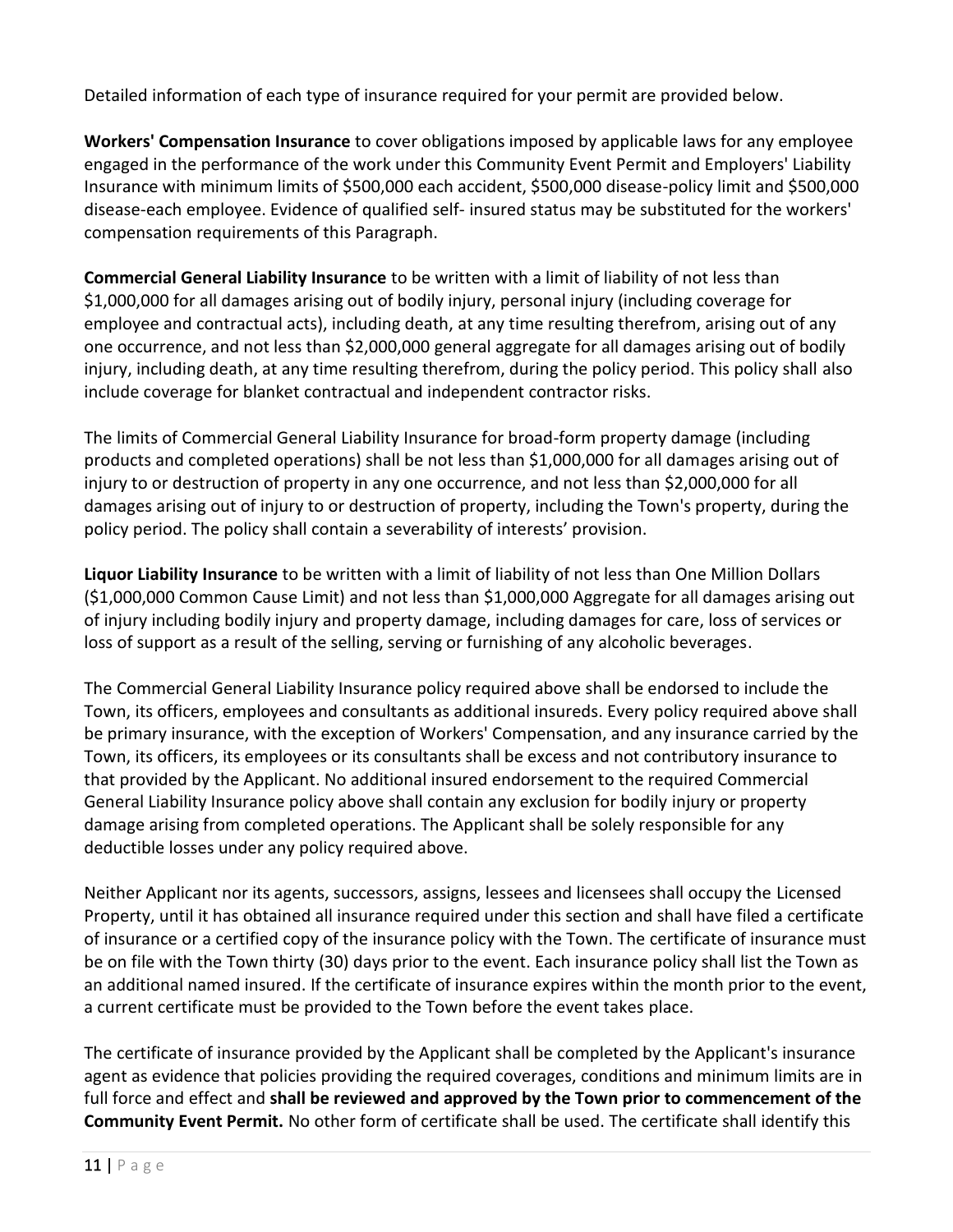Community Event Permit and the coverages afforded under the policies. The completed certificate of insurance shall be sent to:

Town of Parker Attn: Risk Manager 20120 E. Mainstreet Parker, Colorado 80138

It is the affirmative obligation of the Applicant to notify the Town's Risk Manager, as provided in this Community Event Permit, including faxing (fax no. 303-841-4814) or e-mailing (sbedard@parkeronline.org) a copy of the notice to the Risk Manager within two (2) business days of the cancellation or substantive change to any insurance policy required under this Community Event Permit, and failure to do so shall constitute a breach of this Community Event Permit.

Failure on the part of the Applicant to procure or maintain policies providing the required coverages, conditions and minimum limits shall constitute a material breach of contract upon which the Town may immediately terminate this Community Event Permit or, at its discretion, the Town may procure or renew any such policy or any extended reporting period thereto and may pay any and all premiums in connection therewith, and all monies so paid by the Town shall be repaid by Applicant to the Town upon demand, or the Town may offset the cost of the premiums against any monies due to the applicant from the Town.

The Town reserves the right to request and receive a certified copy of any policy and any endorsement thereto.

The parties hereto understand and agree that the Town, its officers and employees, are relying on and do not waive or intend to waive by any provision of this Community Event Permit the monetary limitations (presently \$387,000 for any injury to one person in any single occurrence, and \$1,093,000 per occurrence) for any injury to two or more persons in any single occurrence; except that, in such instance, no person may recover in excess of \$387,000, which amounts shall be adjusted by an amount reflecting the percentage change over a four-year period in the United States Department of Labor, Bureau of Labor Statistics, Consumer Price Index for Denver-Town of Parker-Greeley, All Items, All Urban Consumers, or its successor index, or any other rights, immunities and protections provided by the Colorado Governmental Immunity Act, C.R.S. § 24-10-101, et seq., as from time to time amended, or otherwise available to the Town, its officers or employees.

### **License Agreement**

If the event is on Town-owned property, a License Agreement is required. If the event is not serving alcohol, the License Agreement contained in the Community Event Permit will suffice. If the event is serving alcohol, a separate License Agreement is required by the Town as a part of the Special Events Permit application (see the "Events with Alcohol" section of this document). The License Agreement will be provided by the Town Attorney's Office.

# <span id="page-12-0"></span>**Maps (Site Map/Route Map)**

The site and/or route map is a visual representation of the event concept. Include all infrastructure and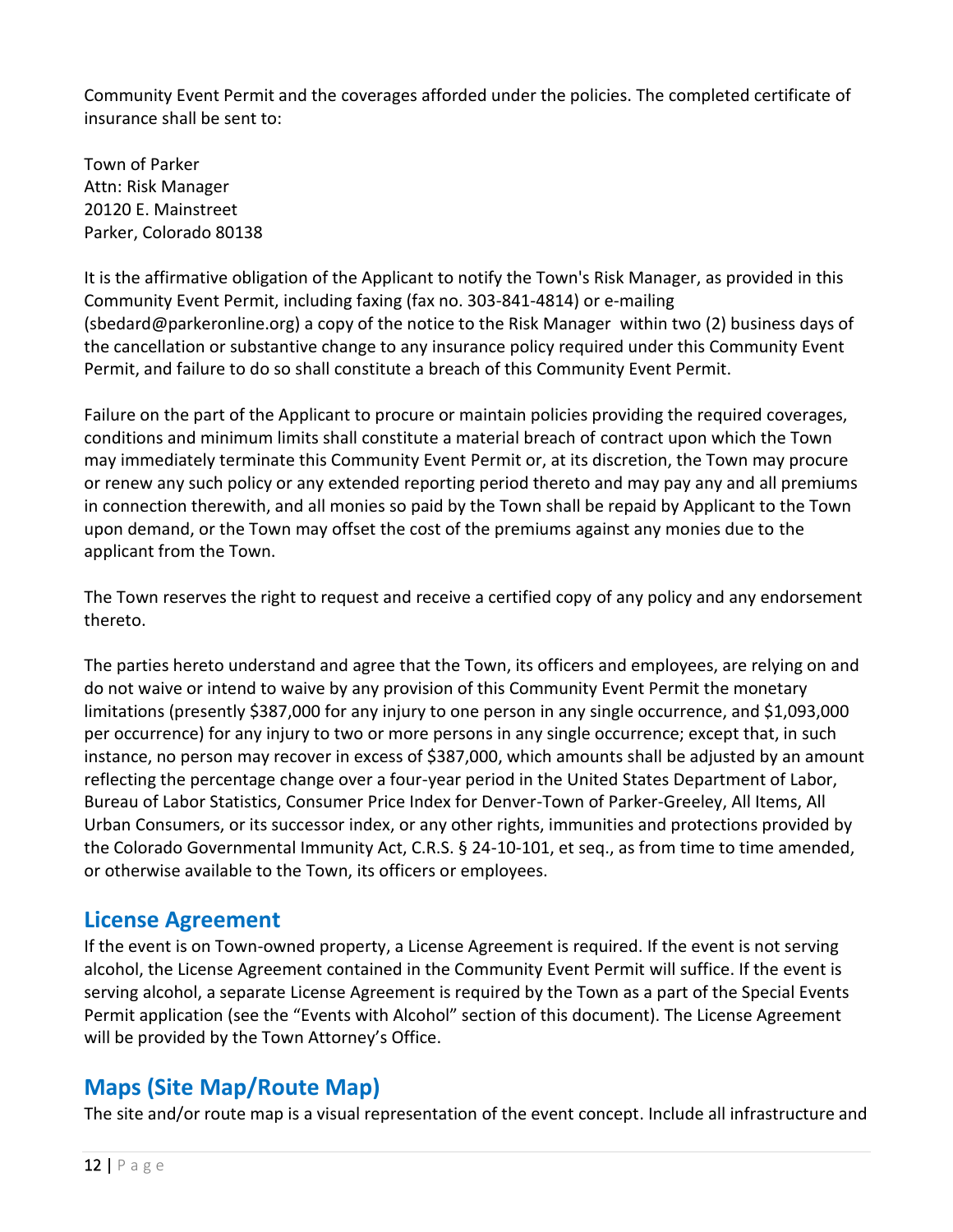operational elements proposed in the application and should include any stationary elements, as well as moving routes.

The following documentation is required when submitting the Community Event Permit Application:

- A draft site and/or route map must be submitted with the initial application including:
	- o Location of alcohol areas.
	- o Location of booth/vendor and exhibitor.
	- o Location of food vendor/mobile food trucks.
	- o Location of generators.
	- o Location of tents, canopies, inflatables and stages.
	- o Road closure requests (if applicable)
- A final version must be submitted at least two months in advance (60 days) of the event start date.
- Any adjustments, changes or modifications one month prior to the event start date must be authorized in writing by the Town contact. Changes or modifications may be subject to penalty fees and/or a cash deposit or surety bond.

For more information on contact Customer Service at 303.841.0353.

The final permit issued by the Town of Parker will only be valid for the approved venue areas and event elements described in the approved site or route maps. Modifications to the initial application request may be required during the application review process and will be incorporated in the final permit. Deviating from the final permit may result in the immediate cancellation of the event, penalty fees, denial of future Community Event Permit applications and/or the requirement of a cash deposit or surety bond. Event Organizers should use the following guidelines to develop a site or route map.

#### Technical Specifications

• Site maps, route maps and supporting drawings/diagrams should be submitted in PDF format and in an  $8\frac{1}{2}$ " x 11" or 11" x 17" standard format.

Boundaries and Routes

- The site or route map must include the names of all streets and/or areas that are part of the proposed event, including auxiliary parking and production areas.
- If the event includes activities with moving routes of any kind, such as a parade, run or cycling event, the direction of travel and all proposed use of rights-of-way must be depicted on the route map.
- The location of fencing, barriers and/or barricades must be depicted on the site or route map. This includes barriers used to denote stationary elements, such as beer gardens, and to articulate participant flow for athletic events.
- All access routes, removable fencing and exit locations should be clearly identified on the site or route map.

#### Event Infrastructure and Operations

The site or route map should include the location of all event infrastructure elements identified in the special event application including, but not limited to: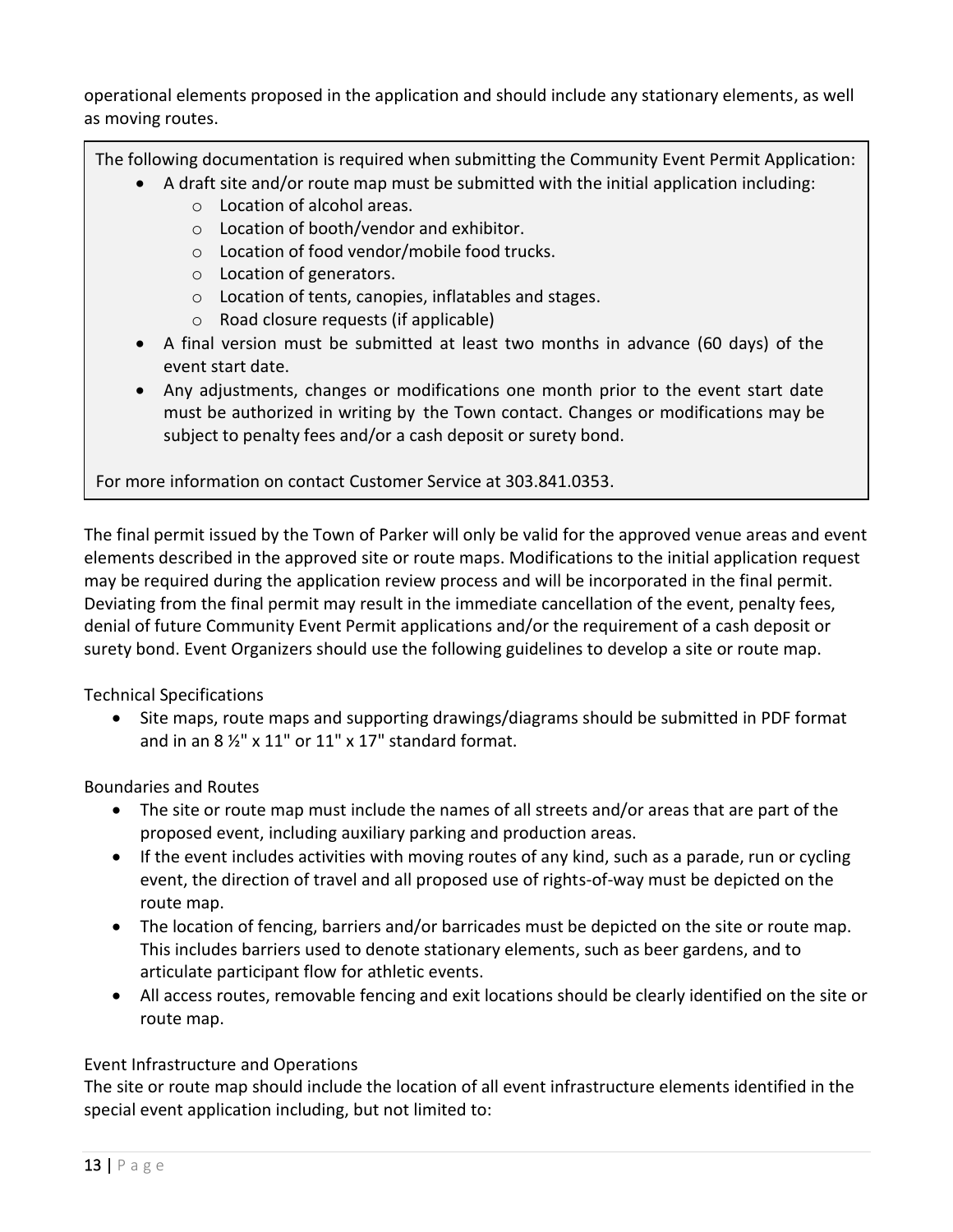- All fixed and removable fencing, including fencing for beer gardens and production areas.
- All portable restrooms and hand washing stations.
- All generators and other sources of electricity, including any fuel storage facilities.
- All banners, signs and display boards for promotion, information or way finding.
- All portable, prefabricated or site-built structures, staging, platforms, bleachers and/or grandstands.
- All stages and entertainment areas, including all speakers and sound direction.
- All inflatables including activity inflatables and arch or promotional inflatables.
- All mechanical rides, climbing walls, obstacle courses, games, petting zoo/animal rides, children/teen areas, sport demonstrations and other activities.
- All tents, canopies and/or booths of any size.
- All tables, seating and other furniture.
- All parking, ADA accessible parking, drop-off/loading zone, limo/taxi zone and shuttle locations, etc.
- Booth identification of all vendors cooking with flammable gases, open flames or barbecue grills. A close-up of the cooking area configuration with all propane tanks and fire extinguisher locations.
- Location of alcohol on site indicating where alcohol will be served. This can be included on the main site pan and does not need to be a separate map. A separate alcohol site map is required for each beer garden with dimensions of the beer garden configuration(s) with all exit locations, serving fixtures, alcohol and food service locations or furniture and tenting.
- Placement of any vehicles and/or trailers including set-up, production and/or shuttle areas.
- Other related operational components not listed above but included in the application request.
- Drop-off and pick-up sites, loading and staging of equipment. A pre/post event site map may be required for events with significant load-in and load-out requirements.

### **Marketing Plan**

Provide a document detailing the marketing timeline, marketing sources and target market for the event.

- Three months (90 days) prior to the event submit a draft document
- Two months (60 days) prior to the event submit a final document

Please note that promoting, marketing and/or advertising may not begin until the event permit has been "Approved with Conditions". See [Advertising/Marketing an Event on Town Property](#page-1-0) for more information.

Additionally, more information can be referenced in the following sections:

- [Publicity/Town Assistance](#page-17-1)
- [Signs and Banners](#page-19-0)

For more information contact the Customer Service at 303.841.0353.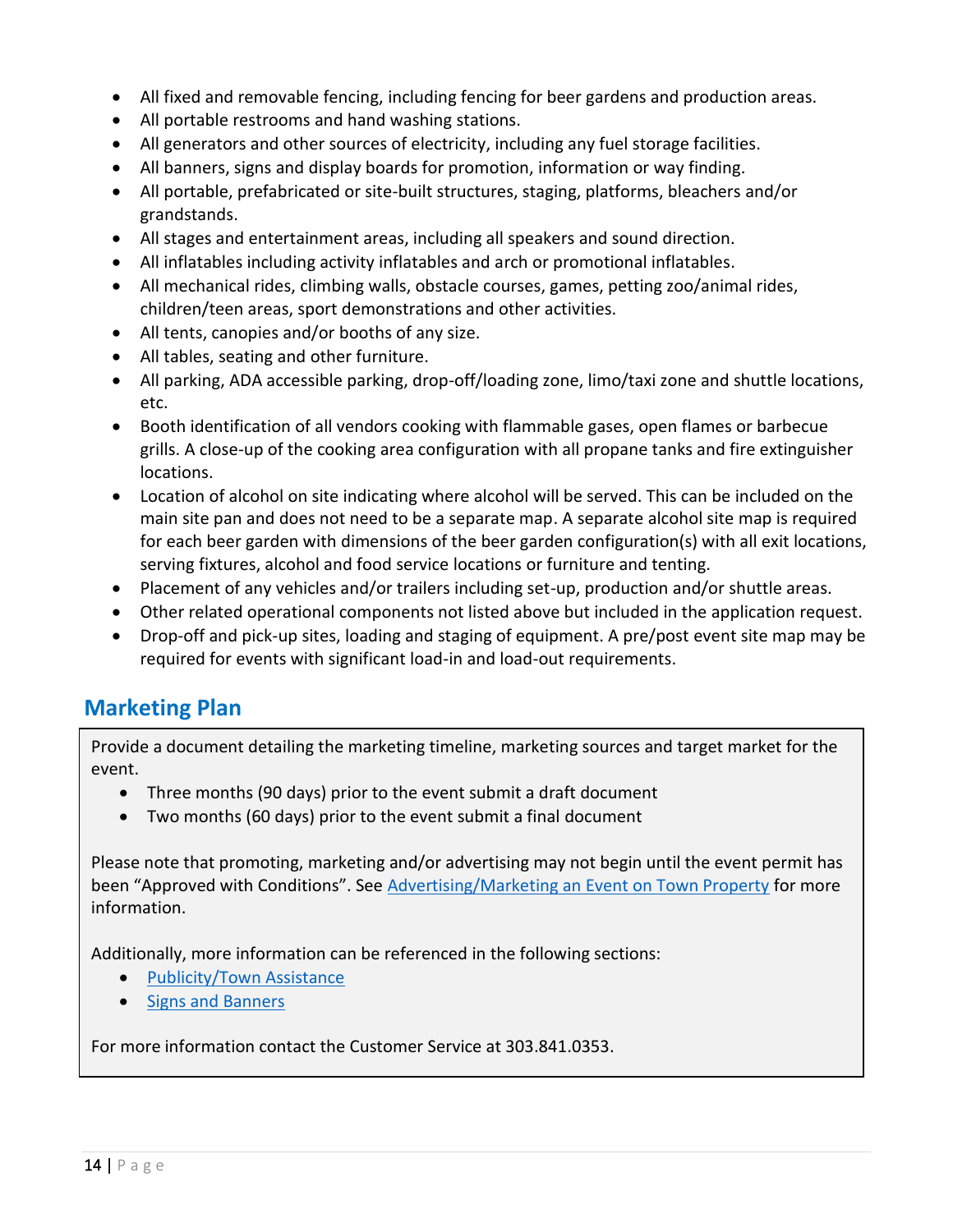# **Medical/Emergency Response Plan**

<span id="page-15-0"></span>A Medical/Emergency Response Plan may be required for your event by South Metro Fire Rescue Authority (SMFRA).

- Contact SMFRA two months (60 days) prior to the event at 720.989.2000.
- Approval by SMFRA is required a minimum of thirty (30) days prior to the event.

# **Permit Approval**

The application may be approved and a permit issued, only after all requirements, deadlines and conditions of the Town of Parker are met. When approved, the permit will be issued and emailed to the applicant. The applicant must return the permit with an original signature to indicate that they agree to the terms of the permit with the Town. The applicant must have the permit accessible for inspection by Town officials for the duration of the approved event.

# **Permit Denial**

Applications may be denied for the following reasons under *Municipal Code Section 10.08*:

- The event will create a safety hazard to the participants, adjacent properties, proximate neighborhood(s) and/or or traveling public. This determination will be made by the Parker Police Department and/or the Engineering/Public Works Department.
- The time, route or size of the event will disrupt to an unreasonable extent the movement of traffic, pedestrians or bicyclists.
- The size or nature of the event requires the Town to divert so great a number of police officers that the citizens of Parker would be denied reasonable police protection.
- The event interferes with a scheduled Town of Parker event. Town events will be given priority.
- The event will interfere with another event for which a Community Event Permit has already been issued.
- False or misleading information was provided on the application and/or its attachments. This shall also result in revocation of a previously issued permit.
- The applicant refuses to agree to abide by or comply with all the conditions of the permit or is unable to satisfy the requirements of the permit.
- Previous termination or violation of a community event permit by the applicant.
- The event will cause a disruption to residential quality of life that substantially impacts the quiet use and enjoyment of property and rises to the level of being a detriment to public health, safety and welfare.

Failure to comply with any requirements, deadlines and/or conditions set forth by the Town of Parker may result in a termination of the event process, elimination of a segment of the event, or in denial or revocation of the event permit. In addition, failure to meet the requirements of this permit may provide basis for denial of future permits for a given event or applicant. If the permit is denied, the Town of Parker assumes no liability for expenses incurred by the applicant.

If during the course of the event, Town staff at the event site determines there is a public safety hazard or if there is a violation of any permit condition, the event may be terminated immediately at the request of the Town Administrator or designee. The Town of Parker is not responsible for any expenses incurred by the permit holder.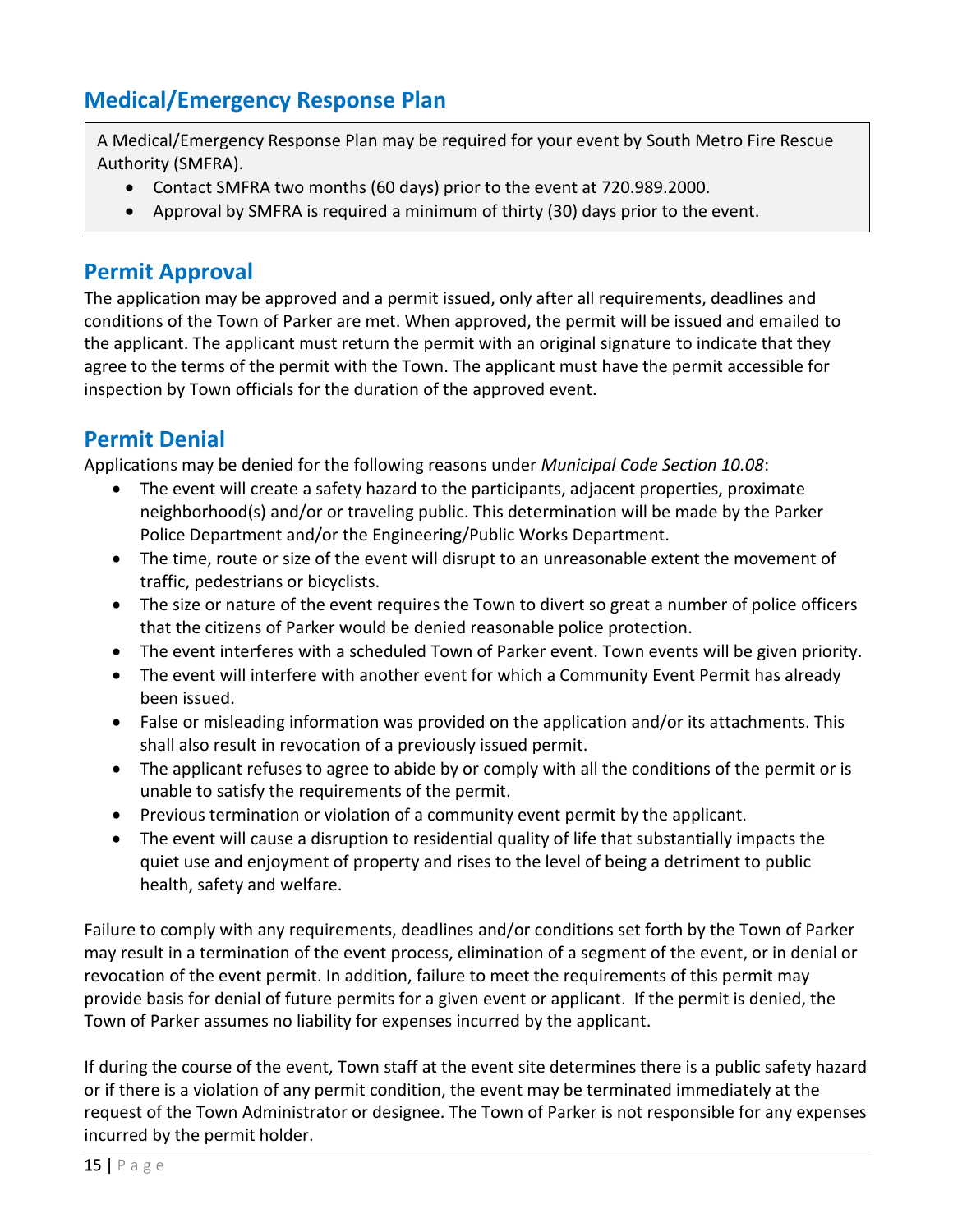# **Production Schedule**

A written document detailing event timeline with all move-in, event day(s) and move-out logistics, and timing is required. This production schedule document should include such information as vendors, deliveries, set-up, drop-off and load-out. For the final production schedule, please include the name of the event staff responsible for each of the logistics and provide a list of event staff contact numbers in case they are needed during the event.

Provide a production schedule as follows:

- Three months (90 days) prior to the event submit a draft document
- Two months (60 days) prior to the event submit an updated document
- Ten days prior to the event submit a final document

For more information contact the Customer Service at 303.841.0353.

### **Propane Tanks**

See section: [Heaters/Propane Tanks.](#page-9-1)

### **Public Right of Way/Streets, Paths and Sidewalks**

Public right of way (ROW) generally includes, but is not limited to, streets, alleys, sidewalks, concrete medians or tree lawns and/or multi-use paths and/or when a special event uses or impacts normal operation of public right of ways.

The following documentation is required with the Community Event Permit Application:

- Three months (90 days) prior to the event:
	- o Map of area
	- o Description of event/plan/needs
	- o Draft traffic control plan
- One month (30 days) prior to the event:
	- o Approved traffic control plan
	- $\circ$  If applicable, a "Permit for Trail Access of Motorized Vehicle" to Towns Parks, Forestry and Open Space Division. Contact them at

For more information contact the Public Works Division at 303.805.3206.

Consideration for an event held in the ROW shall be determined by the Town Engineering and Public Works Department by reviewing the public safety of participants, spectators and those who would otherwise use the ROW, by consulting with the fire and police departments, as well as any other relevant Town department to determine the impact to any ROW which may result from the proposed use. This includes the probability of impact of the proposed use on the safe flow of vehicular, pedestrian, and multi-use traffic. Factors to be considered include, but are not limited to, the anticipated number of participants, time and day of event, typical volume of traffic, balancing the frequency of events with the public's desire to use public property without the interference of events, and any other factor(s) related to the protection of public health, safety and welfare.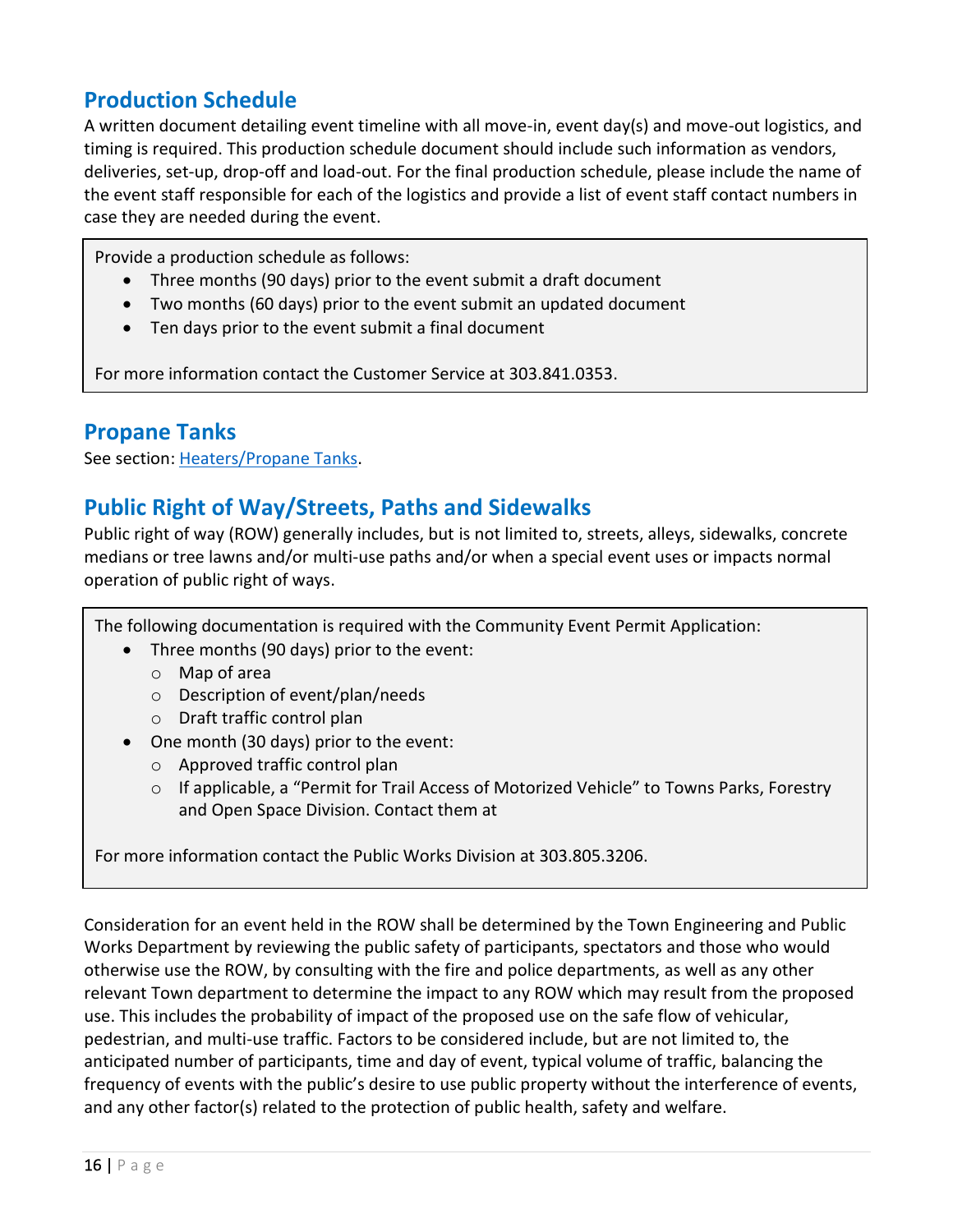# <span id="page-17-1"></span>**Publicity/Town Assistance**

Qualifying non-profit community events may be eligible for [Community Event Publicity](http://www.parkeronline.org/79/Community-Event-Publicity-Assistance) Assistance from the Town. If certain criteria are met, events may qualify for a listing on the Town's electronic message boards and/or a free listing in the Town's online or Talk of the Town community calendars. Commercial events are not eligible for publicity assistance. The use of mobile, variable messages boards is not allowed.

For further information, please contact the Communications Department at 303.841.0353.

If the applicant determines the event is eligible for either of the above services, please fill out and submit an online publicity assistance request [here.](https://www.parkeronline.org/FormCenter/Event-Publicity-Requests-9-9/Request-for-Community-Event-Publicity-As-42-42) This electronic form is inclusive of electronic message board and community calendar requests.

### **Restroom Facilities and Sinks**

Depending on the duration of the event and the availability of public restrooms, Event Organizers may be required to rent portable chemical toilets to accommodate participants. The Town recommends at least one chemical toilet for every 100 people or portion thereof. In addition, 10 percent of restroom facilities must be accessible by people with disabilities (ADA-compliant). No less than one accessible toilet will be required for each event. The number of toilets required is based upon the maximum number of participants at your event during peak time. Restrooms must be on an approved hard surface, such as concrete, asphalt or plywood. Event Organizers should confirm the specific requirements for each venue based on available public restrooms that may be onsite and any required cleaning costs when using these amenities.

The provision of hand-sanitizing facilities or sinks is recommended in restroom areas and required when food vendors are present. As part of the health department food handling permit process, event organizers will also be required to provide specific types of hand sanitizing and/or sink facilities in all food and beverage service areas. It is illegal to use water tapped from public facilities and other outlets without prior written authorization.

When proposing onsite portable restrooms and wash stations the following is required:

• Notify the Facilities, Parks, Forestry and Open Space Divisions a minimum thirty (30) days in advance of the event regarding restroom logistics at 303.805.3244.

### <span id="page-17-0"></span>**Road Closure**

See section: [Street Closures](#page-21-0)

### **Safety – Parker Police Department**

The Town of Parker Police Department may require department staff and police vehicles to be present at the event to supplement the security plan and to provide additional presence during the event. These sworn officers are onsite to enforce municipal ordinances and state laws. It is not the responsibility of police officers to provide the services that are the job of private security or staff/volunteer marshals. For more information, including rates for off-duty officers, view online at [www.ParkerPolice.org/FAQ](https://www.parkerpolice.org/faq.aspx?qid=190) or contact the Police Department at 303.805.6532 or 303.805.6512.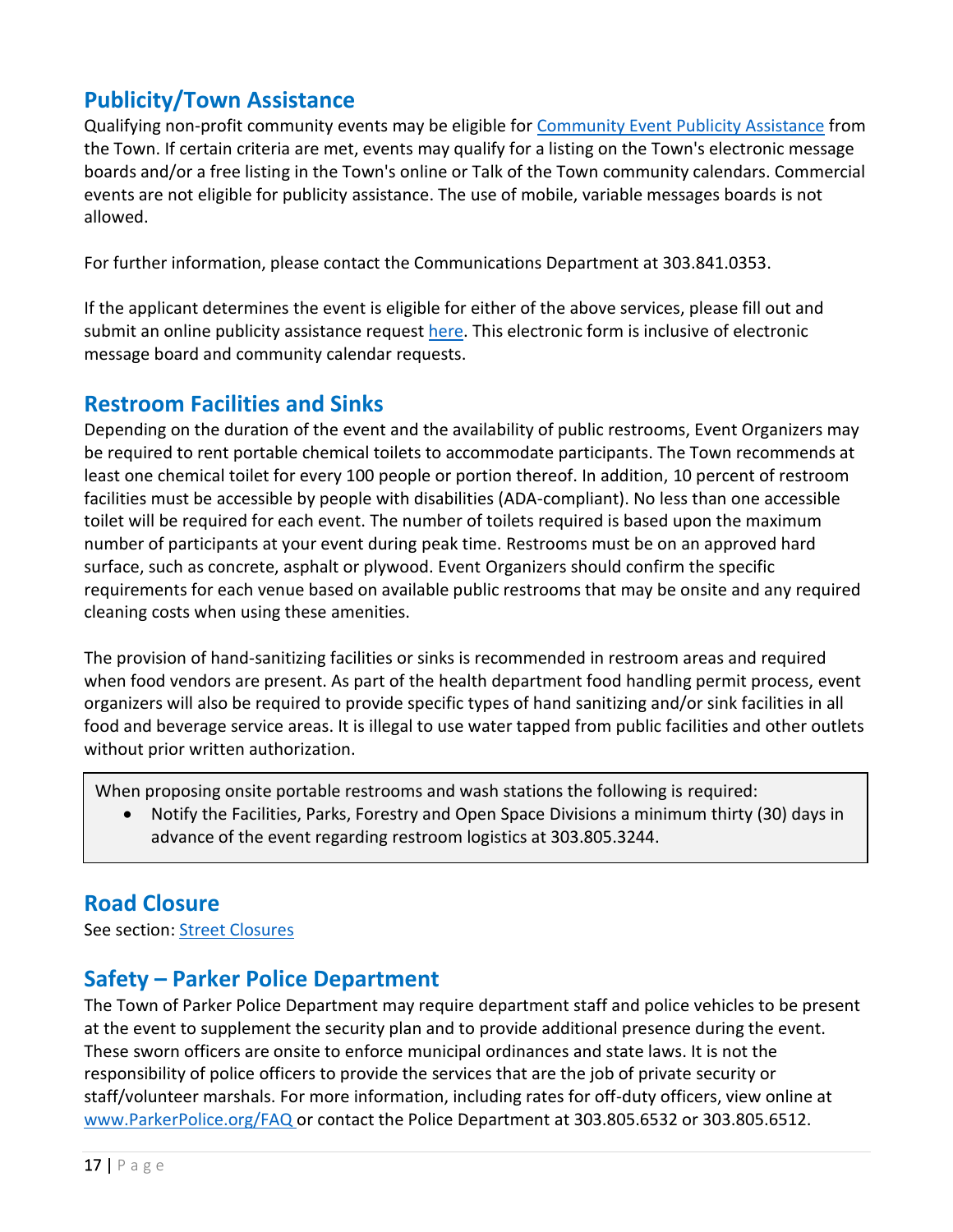The event organizer must provide a safe and secure environment for the event, staff, volunteers, participants and spectators at all times. This is accomplished through planning and anticipating any potential problems or concerns related to the event activities and surrounding environment. In some cases, the hiring of officers from the Town of Parker Police Department, the use of private security, the use of staff/volunteer marshals and/or a combination of these may be required by the Town to obtain a Community Event Permit. The Town of Parker Police Department determines the number of police officers, police vehicles and other personnel required based on the following. Please note this list is not exhaustive of all possible requirements:

- Expected attendance
- Location of the event
- Timeframe of the event
- The presence of alcohol
- History of the event
- Nature of the event
- Street and Right of Way closures
- The amount of advertising used for an event

Provide information and details regarding safety or police staffing at your event as follows:

- Two months (60 days) prior Submit a draft document identifying staffing needs/plan including the finalized attendance estimates to determine police staffing levels and details of the event that pertain to safety.
- One month (30 days) prior a finalized document identifying staffing needs/plan approved with the Police Department.

Depending on the event, an Emergency Action Plan may be required.

For more information contact the Police Department at 303.805.6532 or 303.805.6512.

# **Sales Tax/Business and Tax License**

<span id="page-18-0"></span>A valid Town of Parker Business and Tax License or pending application is required for all vendors.

Vendors without this license must complete and file [this form](https://www.parkeronline.org/DocumentCenter/View/49/Parker-Business-License?bidId=) prior to the event. Please allow 4 to 6 weeks to process and mail the license.

If vendors already hold an active license, no addition license or fee is required.

For licensing information and procedures, please email [salestax@parkeronline.org](mailto:salestax@parkeronline.org) or call 303.805.3228.

Event organizers, vendors or exhibitors are responsible for the following requirements:

- Vendors or exhibitors are responsible for collection of 3 percent sales tax related to their sales or taxable services.
- Vendors or exhibitors are responsible for paying sales or use tax on the purchase price paid for gifts or giveaways, or on the inventory cost of samples and demos.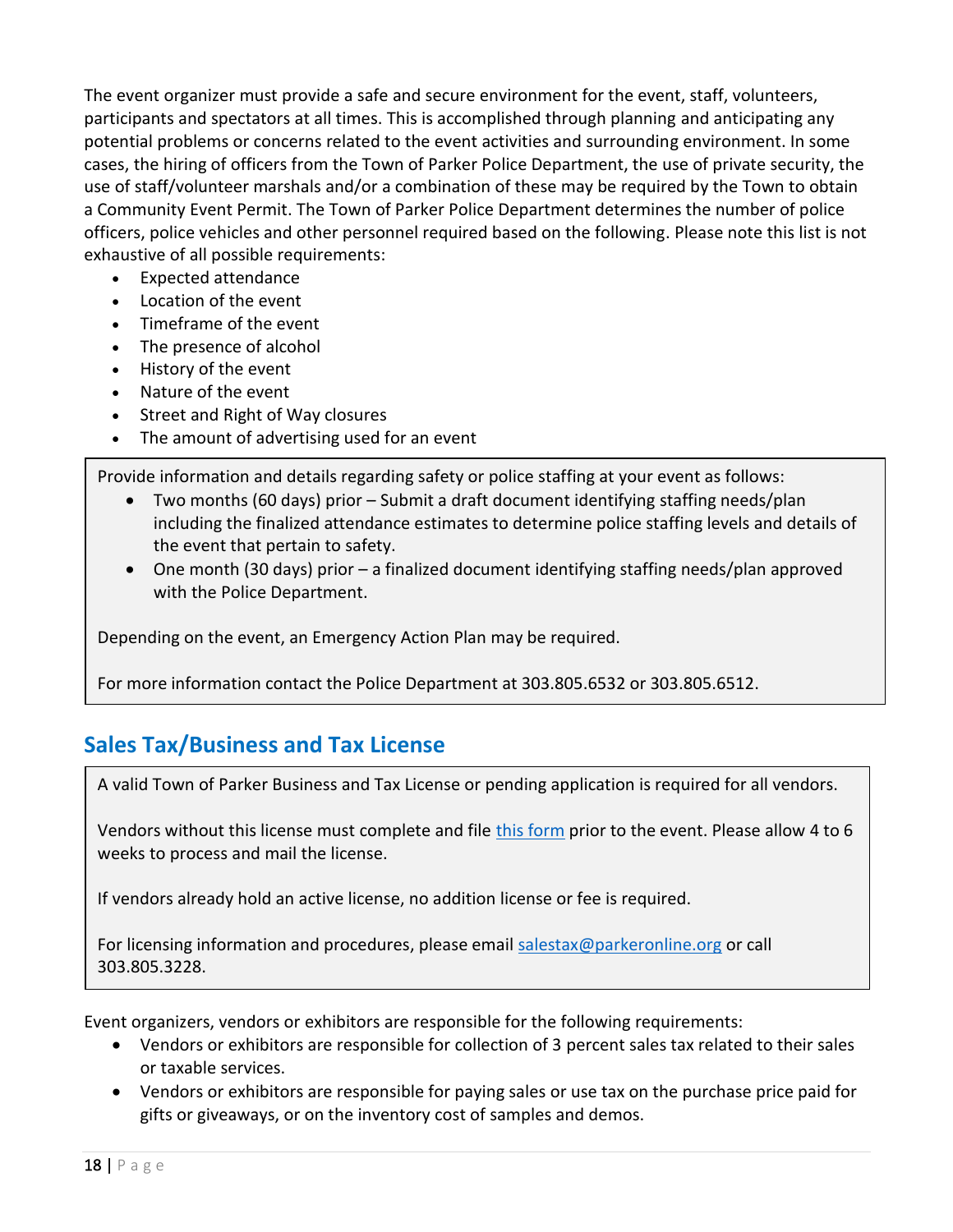Please see the [Community Event Promoter Information](http://www.parkeronline.org/DocumentCenter/View/32/promoter-information?bidId) packet for information on the sales tax requirements and [Vendor Booths](#page-24-0) for additional information.

# <span id="page-19-0"></span>**Signs and Banners**

In some cases, the Town of Parker may permit event banners to be displayed on the street lamps positioned in our medians. Click the following link for more information and to complete an application for the [Street Light Banner Program.](http://www.parkeronline.org/2215/Street-Light-Banner-Program) Please direct any further inquiries to the Town of Parker Engineering/Public Works Department at 303.840.9546.

The Town of Parker may allow temporary signs and/or banners. Banners for commercial events require a [Temporary Sign Permit Application.](http://www.parkeronline.org/DocumentCenter/View/21839) For further information regarding the placement of signs and/or banners, please refer to the [Parker Municipal Code, Chapter 13.09.](https://library.municode.com/co/parker/codes/municipal_code?nodeId=TIT13LADEOR_CH13.09SICO) Please direct any questions to the Town of Parker Community Development Department at 303.841.2332.

# **Site Plan/Site Map**

See section: [Maps \(Site Map/Route Map\)](#page-12-0)

# **Site Rental: Town Parks, Open Space, Cultural Space**

If using Cultural facilities, Recreation facilities, Town Parks or Open Space, your application will route to the appropriate staff who will contact you directly to verify availability and reserve the date and location and obtain a rental permit for such facilities.

#### **Downtown Parks: O'Brien and Discovery Park Rental Overview and Fees**

- The Town may limit the number of events/rentals hosted in downtown parks.
- The [Town of Parker Noise Ordinance](https://library.municode.com/co/parker/codes/municipal_code?nodeId=TIT6HESA_CH6.03NORE) (Ord. 5.59.2 §6, 2021) applies to all renters. Community events approved by the Town may be exempted from the limitations on time and decibel levels as part of the review and approval process for a Community Event Permit.

#### **O'Brien Park**

- Any rental that requires exclusive use of the O'Brien Park parking lot will be required to pay the entire park rental fee.
	- $\circ$  Entire park rentals are not permitted during the months that H2O'Brien Pool is open for use (generally Memorial Day to Labor Day). However, some exceptions, as granted by the Town, do exist.

#### **Discovery Park**

- Any renter requiring theatrical or audio assistance must coordinate with the Town of Parker Cultural Department for staffing availability and fees.
- Any rental that requires the exclusive use of the lawn and band shell will be required to pay the entire park rental fee.

#### **Special Event, Disc Golf and Trail Rental Overview and Fees**

- A roster or listing of registered participants must be received one week prior to the rental.
- A final roster or participation report must be received within 72 hours of the event to confirm total numbers. The renter will be charged based on the total number of event participants.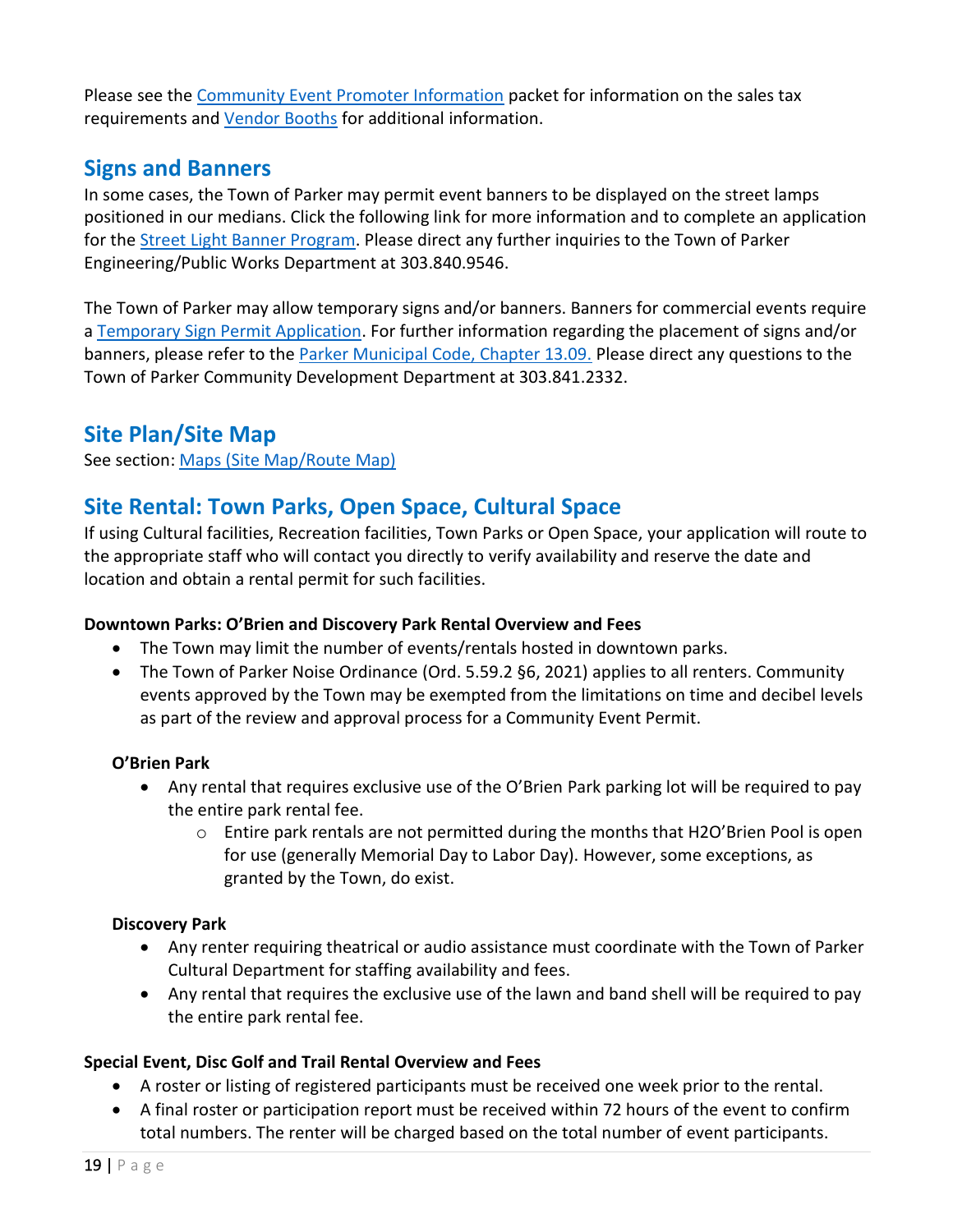• Payment must be complete within 30 days upon the final invoice.

#### **Westcreek Disc Golf Course**

- Only one rental per month will be allowed.
	- o Rental requests are based on a first-come, first-served historical reference and flexibility of rental.
	- o The rental permit includes exclusive use of the shelter.
- Closures will be advertised on Parker Parks and Recreation social media and a generic sign placed at the park.

Trail Events (5/10K, Cross Country Meets, Bike Races, etc.)

- Races will be advertised on Facebook and the Parks and Recreation website event calendar to alert other trail users.
- Trails remain open to the public regardless of the event.

Please contact the Parks and Recreation Department at [Parkrentals@parkeronline.org](mailto:Parkrentals@parkeronline.org) or visit [www.parkerrec.com/ParkRentals](http://www.parkerrec.com/ParkRentals) to make a reservation. View the Town of Parker's Parks and Field Use [Policy](http://www.parkerrec.com/DocumentCenter/View/29206/TOP-Parks-and-Field-Use-Policy?bidId=) for more information on parks and trails use. Reservations are made on a first-come, first-served basis and must be made in advance. All facility, park and trail rentals are subject to the terms of the use agreement for each venue. Rental fees will apply.

When submitting the application, please consider the following deadlines: **December 1:** Rental requests for January through June of the **following** year are open to the public. *Equestrian rental requests can be made for the entire following year on Dec. 1.*

**March 1:** Rental requests for July through December of the **current** year are open to the public.

| Ball Fields/Multi-Purpose<br>Fields                                                         | Available to rent March 1 - October 31 each year<br>A minimum of one and a half (1.5) hours is required per rental                                                                                                                                                                                                             |
|---------------------------------------------------------------------------------------------|--------------------------------------------------------------------------------------------------------------------------------------------------------------------------------------------------------------------------------------------------------------------------------------------------------------------------------|
| <b>Tennis/Pickleball Courts</b>                                                             | Available to rent March 1 - October 31 each year<br>$\bullet$<br>No rental minimum required<br>$\bullet$<br>One court will always remain open for drop-in play                                                                                                                                                                 |
| Downtown Parks: O'Brien<br>and Discovery                                                    | Available to rent January 1 - December 31 each year<br>A minimum of two (2) hours is required per rental                                                                                                                                                                                                                       |
| <b>Special Events (Disc Golf</b><br>Course and Trail Rentals)                               | Available to rent from March 1 – December 31 each year<br>$\bullet$<br>Charged by number of participants                                                                                                                                                                                                                       |
| <b>Park Shelters</b>                                                                        | Available to rent from March 1 - December 31 each year<br>$\bullet$<br>A minimum of two (2) hours is required per rental<br>Rental request must be made 72 hours in advance                                                                                                                                                    |
| <b>Equestrian Rentals</b><br>Rentals open on<br>December 1 for the entire<br>following year | Available to rent from March 1 - December 31 each year<br>$\bullet$<br>A minimum of two (2) hours is required per rental<br>Practice arena comes with the Rose Taylor Arena rental<br>The first prep of the horse arenas (drag only) is included in the<br>$\bullet$<br>rental fee (Additional drag preps may be requested for |
|                                                                                             | \$50/prep)                                                                                                                                                                                                                                                                                                                     |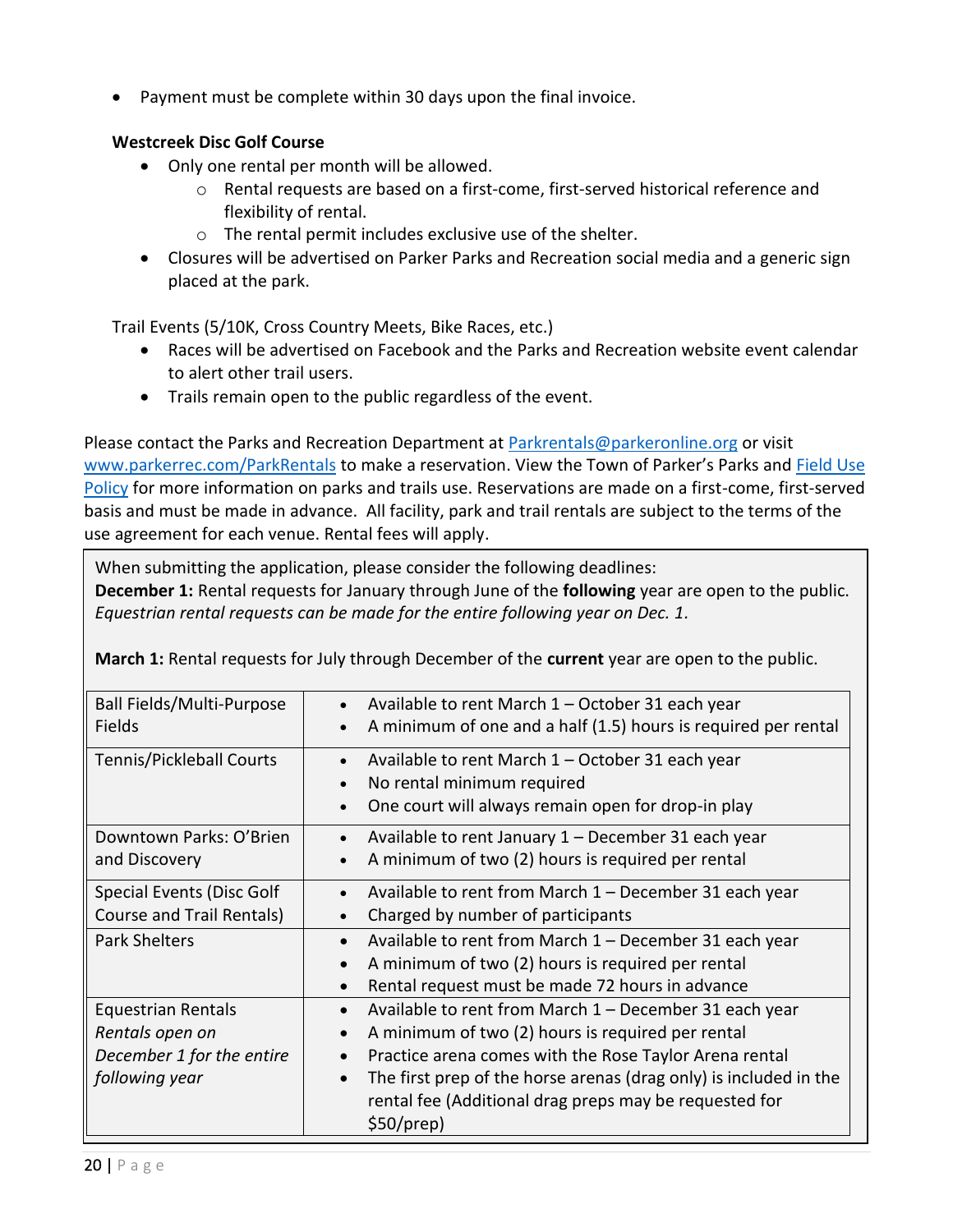- Rental request forms and fees can be found online at [www.ParkerRec.com/ParkRentals.](http://www.parkerrec.com/ParkRentals)
	- Necessary Parks, Forestry and Open Space Information:
		- o Number of attendees/participants expected?
		- o Does the event require overnight use?
		- o Is water needed and for what purpose?
		- $\circ$  Is electricity needed and for what purpose?
		- o Are extra trash cans needed?
		- o Is special trash removal needed?
		- o Will parking lots be closed/parking spaces blocked, and for what purpose?
		- o Is special access (gates unlocked) required and for what purpose?
		- o Will the event use canopies, tents, inflatables or anything that requires it be secured to the ground?
		- $\circ$  Is the event on Town property?
		- o Will the event use port-a-potties (required if expecting 100 or more participants)?
		- $\circ$  Parks, Forestry and Open Space Division may require a site meeting be scheduled 30 days in advance.

#### Standard Notes:

- No staking of any kind.
- No markings of any kind on sidewalks (includes chalk and paint).
- Trash cleanup is the responsibility of the event organizer unless a special request is made.
- If port-a-potties are used, Town restrooms will be closed.
- If needing access to a Town trail, a special permit is required.
- All needs must be communicated to the Parks, Forestry and Open Space Division a minimum of thirty (30) days in advance of the event at 303.805.3244.

All events require a detailed site map that includes all anticipated equipment and amenity uses.

### <span id="page-21-0"></span>**Street Closures**

Generally, permits will not be granted to close collector or arterial streets. (Arterial streets would include, but are not limited to, streets such as Mainstreet, Jordan Rd. and Lincoln Ave. Collector streets would include, but are not limited to, streets such as Bradbury Dr., Clarke Farms Dr., J Morgan Blvd. and Canterberry Pkwy.) If a complete closure of a local road or cul-de-sac is requested, the applicant must obtain the written approval of the property owners within the closure. Adjoining property owners have the right to object to the permit if they feel the closure would be an unreasonable inconvenience regarding entry to their property.

If a temporary closure of a local road or cul-de-sac is approved, an approved traffic control plan and adequate traffic control devices must be provided by the applicant. The applicant will be responsible for placement, maintenance and retrieval of the provided traffic control devices. Applicants must provide a [Traffic Control Plan](#page-23-0) prepared by a certified Traffic Control Supervisor. Once the original plan is submitted, only Town-initiated changes may be made. Applicants must maintain emergency access at all times.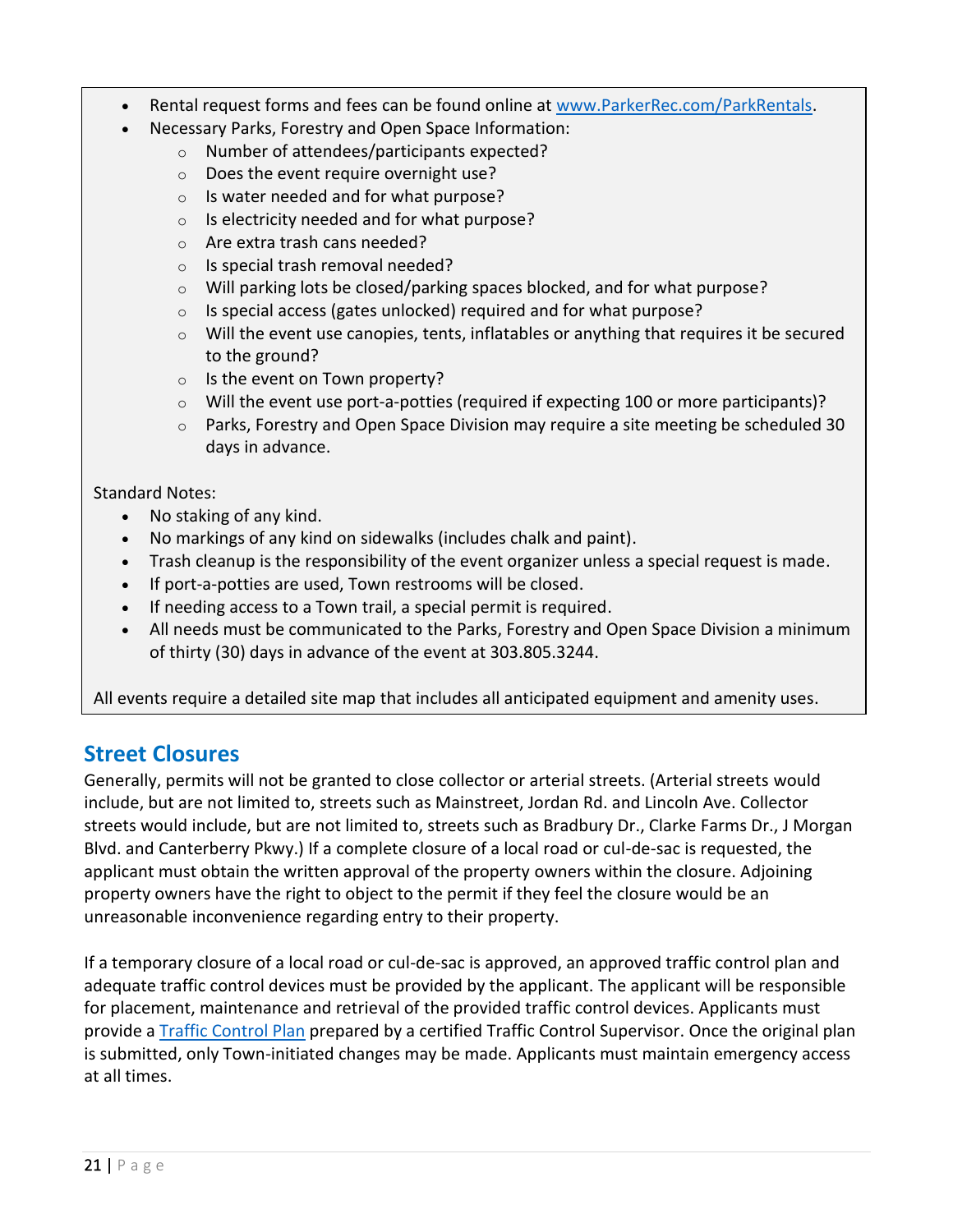For street closures the following documentation is required when submitting the initial application:

- Four months (120 days) prior to the event date:
	- $\circ$  Map of all road closure requests (indicate activities in and around the area requiring the road closure (parade route, booths and activities on street, patron walkway/safety, etc.)
	- o Draft traffic control plan
- One month (30 days) prior to the event date:
	- o Approved traffic control plan

See [Traffic Control Plan](#page-23-0) more information.

For more information contact the Public Works Division at 303.805.3206.

# <span id="page-22-0"></span>**Tents, Canopies, Inflatables and Stages**

For structures more than 400 sq. ft, apply for a "Miscellaneous Fire" permit with sub-type being "Temp Membrane Structure" through the Building Division within two months (60 days) prior to the event date.

- Notate on the site plan location of tents, canopies, inflatables and stages.
- Notate on the site plane the size of each structure.
- Additional permitting may be required for:
	- o Use of multiple vendors
	- o Tent(s) (open on all sides) in excess of 700 sq. ft.
	- o Multiple tents/canopies (open on all sides) placed side by side in excess of 700 sq. ft.
- All membrane structures, regardless of size, must meet the current adopted code requirements.
- Locations of all tents and canopies must be approved to prevent structures from interfering with emergency access and public rights of way.
- All tents and canopies must be properly grounded and secured to withstand high winds and sudden microbursts which are localized columns of air within a thunderstorm.
	- o Provide documentation of structural stability to the building/fire code official prior to approval. This may be provided by the tent manufacture's engineer, a recognized ballasting tool program, or separate structural engineer.
- Manufactures flame certification for all sections of the tent or inflatable must meet NFPA 701 for flame propagation and performance testing is required on all permit application submittals. Inspections are required to ensure each section of the tent are properly labeled.
- Vendor booths, canopies, or small tents cannot exceed an aggregate area of multiple tents placed side-by- side over 700 square feet in continuous length without a 12-foot clearance between structures
- No open flame devices may be used within a vendor booth
- All temporary or vehicle-mounded stages must be approved by the Building Division.
- Staking of tents and inflatables is not permitted on Town property without prior approval from the Parks and Recreation Department due to potential damage to the irrigation system.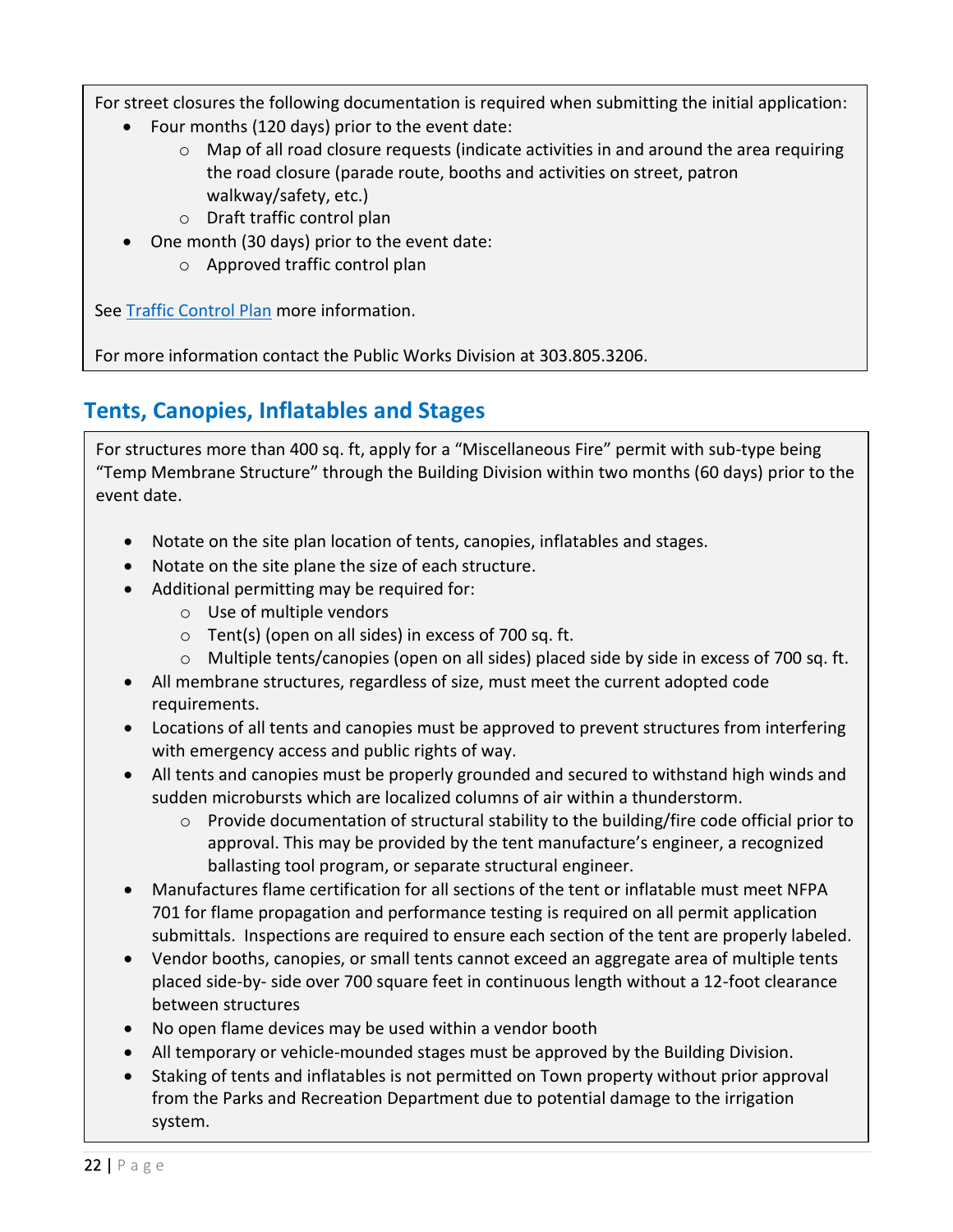Please see [Insurance](#page-10-0) for additional requirements.

For more information contact the Building Division at 303.841.1970.

The items noted above are general. Please be aware that additional documentation may be required for your specific community event.

# <span id="page-23-0"></span>**Traffic Control Plan**

Based on the location and scope of the event, a traffic control plan may be required.

The following documentation is required to be submitted with the Community Event Permit Application:

- Three months (90 days) prior to the event date:
	- o Draft traffic control plan
- One month (30 days) prior to the event date:
	- o Approved traffic control plan

If requesting a street closure, see **Street Closures** for more information.

For more information contact the Public Works Division at 303.805.3206.

# **Trash Management**

The management of all trash and recycling is the responsibility of the event organizer. Existing trash and recycling barrels in Town parks and Town public spaces are not available for use during to community events. Please ensure that the event is providing the appropriate number of trash receptacles. Large events may need to arrange for the removal of trash periodically during the event, and over-flowing trash receptacles in parks and public spaces are not acceptable. Events not in compliance with the trash management provision will pay a \$50 per hour surcharge per Town employee for trash removal and/or clean-up.

At the time of application, please provide a copy of your trash management plan.

• A final trash management plan should be provided no later than one month (30 days) out from the event.

For more information contact the Parks, Forestry and Open Space Division at 303.841.1970.

# **Vendors at Events**

In accordance with the Parker Municipal Code, Chapter 4.03, events that include the sale of goods or services require the applicant to have a Town of Parker Sales Tax and Business License for and on behalf of all vendors who attend the event at least three weeks prior to the event.

Please see the [Community Event Promoter Information](http://www.parkeronline.org/DocumentCenter/View/32/promoter-information?bidId) packet for information on the sales tax requirements.